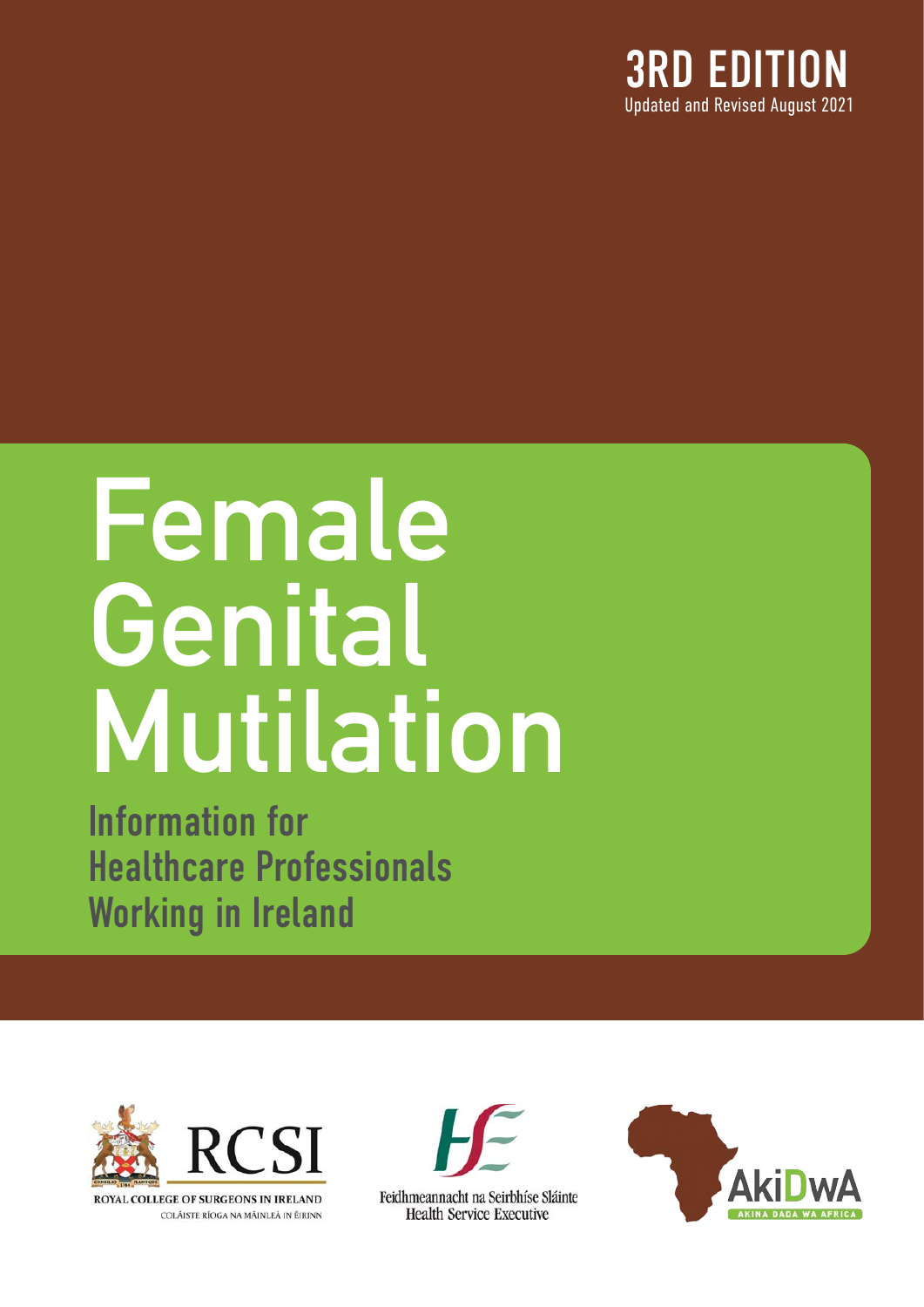This document is designed to provide relevant and pertinent information for you within your professional capacity. It is not an exhaustive source of information and should not be used as a substitute for obtaining appropriate legal or medical advice, where necessary.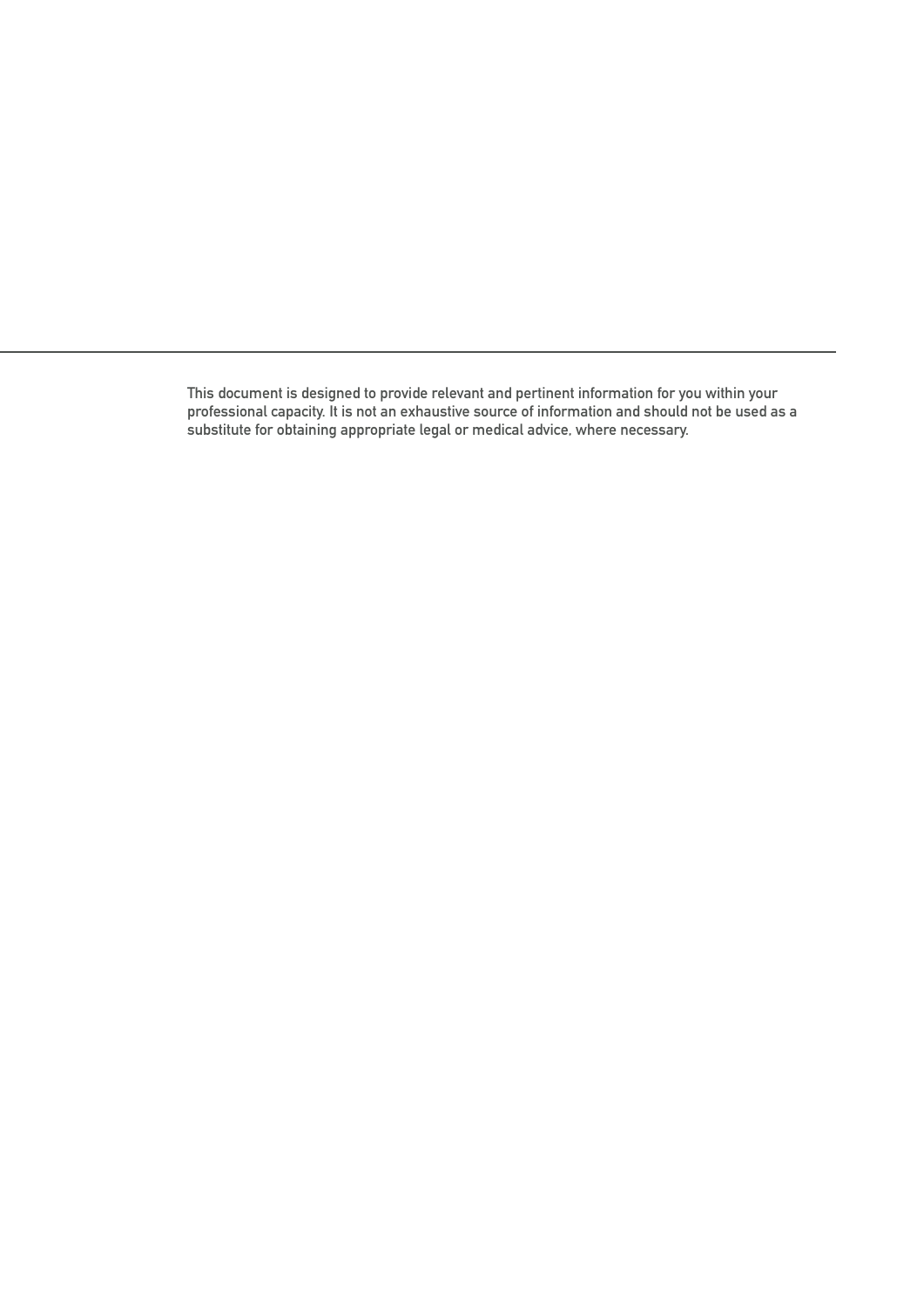# FGM **CONTENTS**

| PRINCIPAL AUTHORS                                  | $\overline{2}$ |
|----------------------------------------------------|----------------|
| <b>INTRODUCTION</b>                                | 3              |
| <b>AN OVERVIEW</b>                                 | 5              |
| <b>CLASSIFICATIONS OF FGM</b>                      | $\overline{7}$ |
| HEALTH CONSEQUENCES OF FGM                         | 9              |
| PREVALENCE: GLOBAL, EUROPEAN, AND IRISH STATISTICS | 11             |
| DEFINITION, TERMS AND GLOSSARY                     | 14             |
| THE ENCOUNTER/CONSULTATION                         | 15             |
| GYNAECOLOGICAL AND HEALTH ISSUES                   | 17             |
| NATIONAL CLINICAL GUIDE: MANAGEMENT OF FGM         | 22             |
| PSYCHOLOGICAL ISSUES                               | 23             |
| <b>CONTRACEPTIVE TABLE</b>                         | 26             |
| FURTHER INFORMATION AND RESOURCES                  | 27             |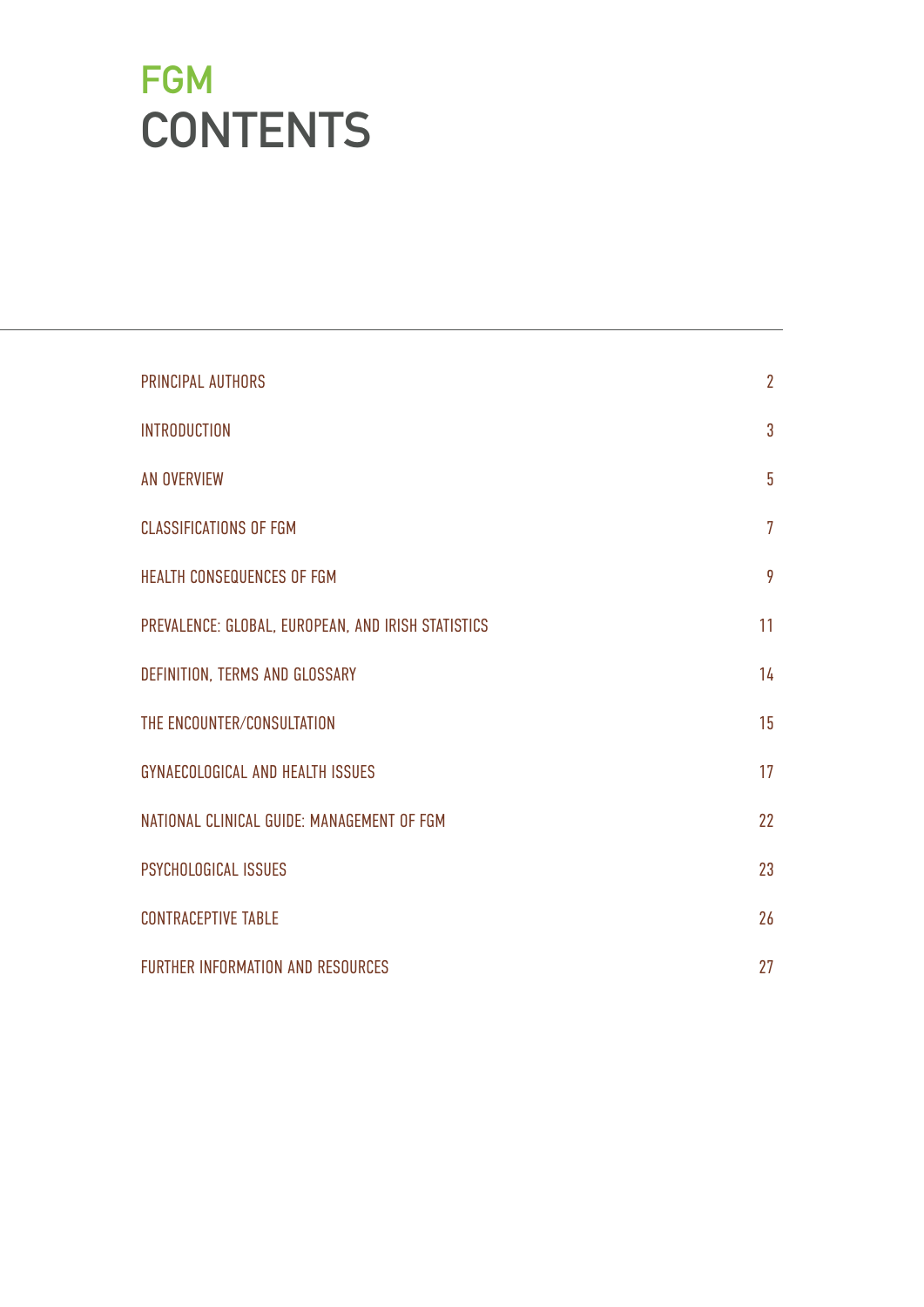# **FGM** PRINCIPAL AUTHORS

#### Revised and Updated Third Edition 2021 Authors

Dr. Caroline Munyi – AkiDwA Dr. Salome Mbugua – AkiDwA Dr. Sarah Fitzgibbon – GP Partner and Founder of WiMIN Network Dr. Maeve Eogan – Consultant Obstetrician and Gynaecologist Pádraig Ó Luasa, MA – University College Dublin Róisín Burbridge, MA – Utrecht University

#### Revised and Updated Second Edition 2013 Authors

Seema Bansal – Global Experiences Megan Breckwoldt – Global Experiences Siobán O'Brien Green – MSocSc (Social Policy) Dr. Salome Mbugua – Head of Operations and Strategy, AkiDwA Edited by Catherine Reilly

#### First Edition 2008 Authors

Siobán O'Brien Green – MSocSc (Social Policy), Coordinator, Migrant Women's Health Services Project, AkiDwA Sudha Patel – Duke University, USA

#### Royal College of Surgeons in Ireland, MSc Women's Health

Dr. Andrea Scharfe Nugent – MB, BCh, BAO, FACOG, Course Director, Department of Obstetrics and Gynaecology Kate Aboud – RGN, RM Samjhana Basnet – MB, BS Jane Cuthill – RGN, RM Frances Finn – RGN, RM Fiona Fox – MB, BCh, BAO, MICGP Fanta Kaloma – MB, BCh, BAO, LRCP Ghada Karakoshi – MB, BCh Chandra Mishra – MB, BS, DCh Egbal Moheildin – MB, BS Michelle O'Connor – RGN, BNS, PG, HDip Carol O'Rourke – RGN, RM Anita Pappas – MB, BS Hotham Whayeb – MB, CHR Nisa Zaib – MB, BS

#### Copy Editors

Lizzie Downes and Joe Nankivell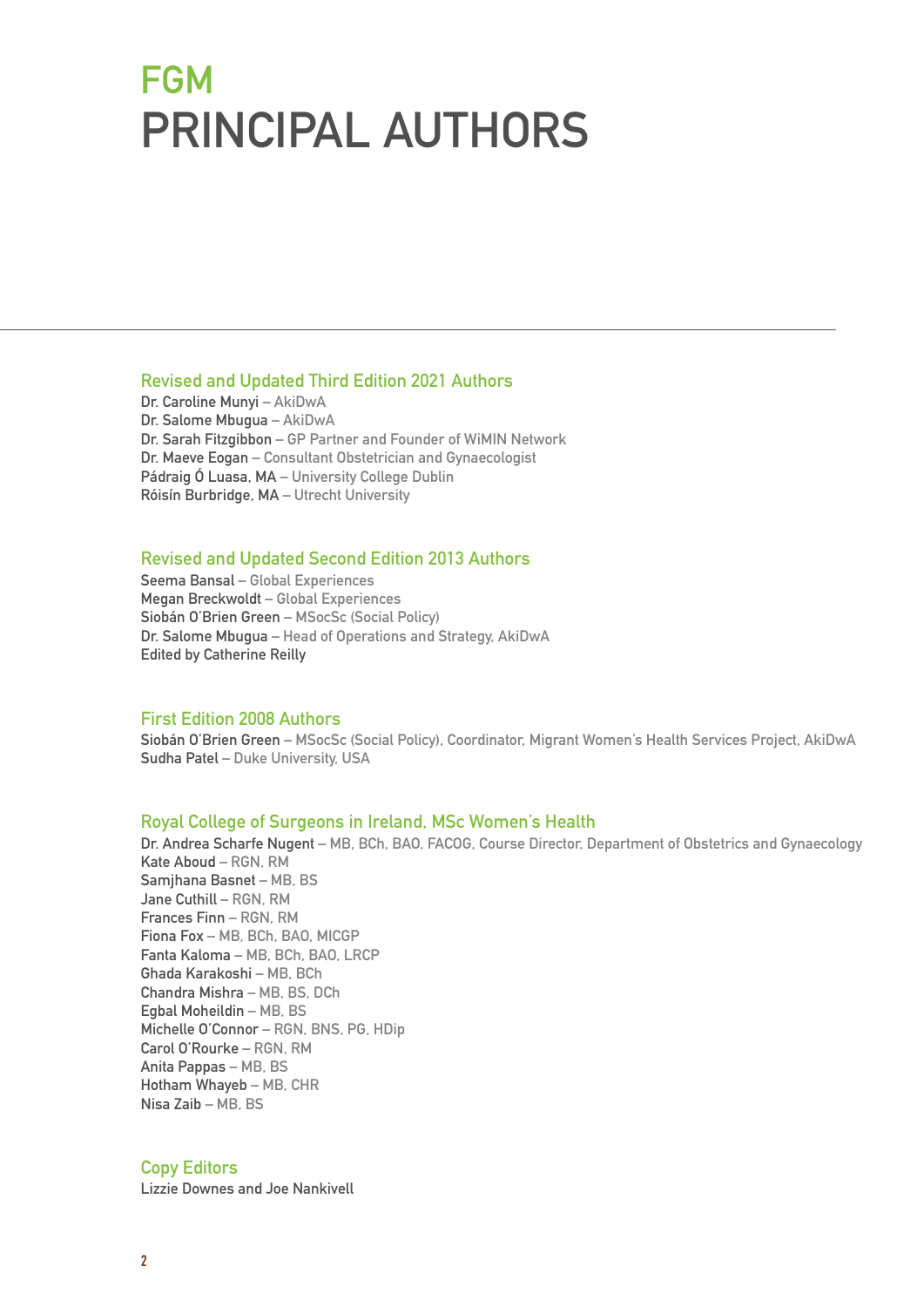# <span id="page-4-0"></span>**FGM** INTRODUCTION

The first edition of this handbook was produced in 2008, as a result of successful collaboration between the director and students of the MSc in Women's Health Course in the Royal College of Surgeons (RCSI) in Ireland and the Coordinator of the Migrant Women's Health Services Project in AkiDwA. This initial resource would not have been completed without the active participation and assistance of the then AkiDwA Female Genital Mutilation (FGM) Health Forum members, the board and staff of AkiDwA, the significant contribution from the RCSI and the courageous women who have endured FGM and are seeking supports and services in Ireland.

The original publication was funded by the then Office of the Minister for Integration. Since 2008 substantial work and progress on the issue of FGM has been realised in Ireland. The Revised and Updated Second Edition of this handbook was produced by AkiDwA with support from the National Social Inclusion Office of the Health Service Executive. It is envisaged that this resource will be of help to a range of healthcare professionals.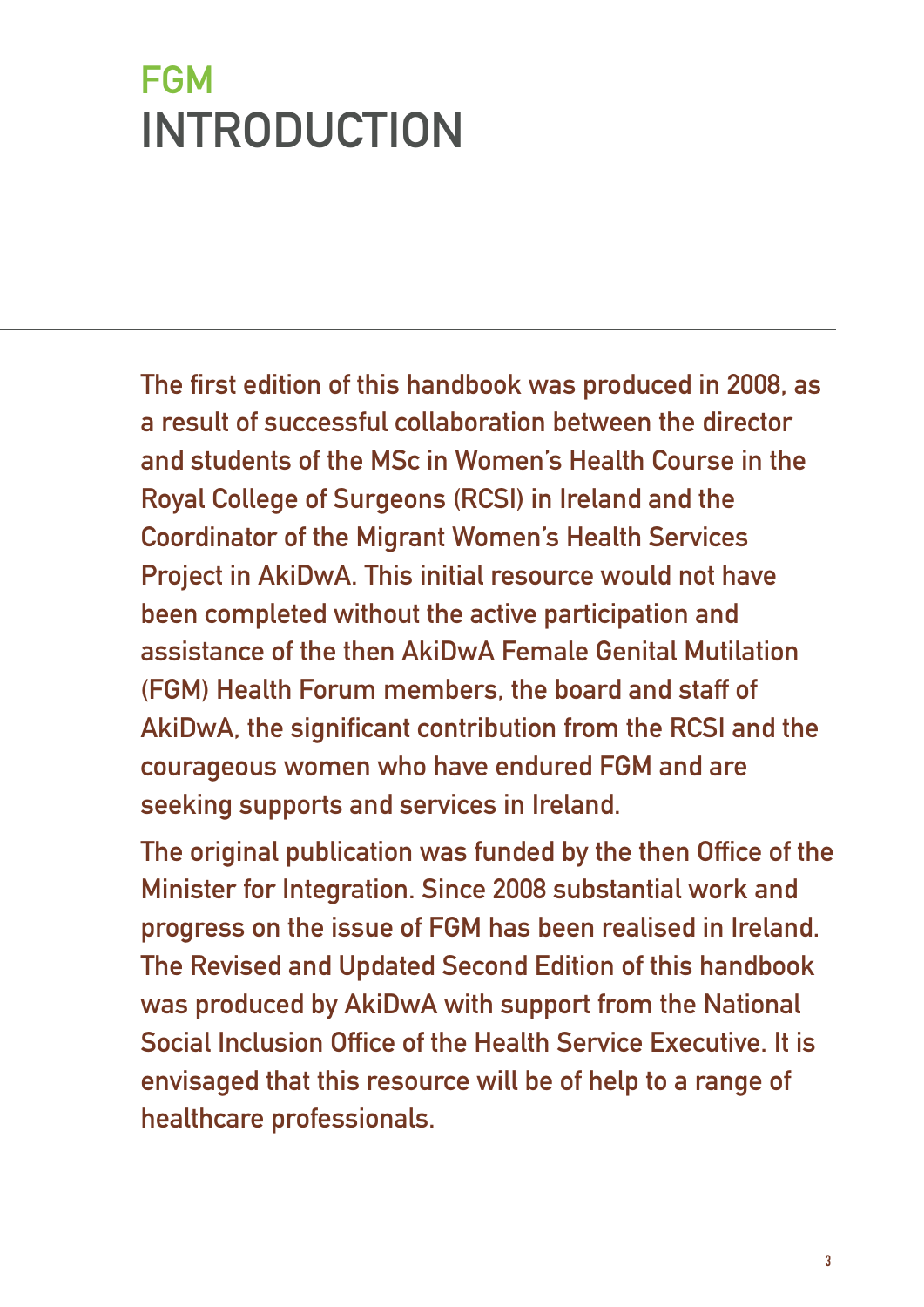In 2008, AkiDwA produced the first initial statistical extrapolation of the prevalence of FGM in Ireland. This was done by using Irish 2006 census data from the Central Statistics Office (CSO) and synthesising it with global FGM prevalence data. A figure of 2,585 women living in Ireland who had undergone FGM was estimated. This figure was updated in 2010 and in 2013 after the 2011 census, and it was estimated that there were 3,780 women living in Ireland who had undergone FGM. The most recent data has shown that despite a decline in inward migration to Ireland the number of FGM cases continues to increase. In 2016, it was estimated that nearly 6,000 women living in Ireland have undergone the practice of FGM.

After a decade of campaigning and lobbying, the Criminal Justice (Female Genital Mutilation) Act 2012 was signed into law in April 2012 and became effective in September 2012. The Act makes it an offence to remove a girl/woman from the State for the purpose of FGM. The punishment for FGM-related crimes as per this Act is up to 14 years imprisonment and/or a fine of up to €10,000. For a summary conviction, the penalty is imprisonment for up to 12 months and/or a fine of up to €5,000.

FGM is now included in the new Irish National Maternity Healthcare Record under Risk Factors. This new Record will be used for all women booking for maternity care and includes, for the first time at a national level, FGM as a risk factor for obstetric care. In 2019, the Institute of Obstetricians and Gynaecologists at the Royal College of Physicians of Ireland, along with the Clinical Strategy and Programmes Division of the Health Service Executive (HSE) published a National Clinical Guide on the Management of FGM. Some of the guidelines from this document are included later in this 3rd edition of the Handbook.

To date, AkiDwA, with funding and support from the HSE, has delivered awareness-raising training to over 7,000 service providers and healthcare professionals. AkiDwA continues to raise awareness on FGM at local, regional, and national levels through media, seminars, workshops, conferences, and publications. In 2012, AkiDwA published an information leaflet for the public titled 'Female Genital Mutilation and the Law in Ireland1 '. The same publication was updated and reprinted in November 2019. In February 2013, AkiDwA launched findings from a survey of General Practitioners on their understanding of FGM. 80% of these practitioners did not have knowledge about FGM.

In 2013, AkiDwA and the Mediterranean Institute of Gender Studies [MIGS], based in Cyprus, in partnership with the Italian Association for Women in Development (AIDOS), and the Family Planning Association of Portugal (APF) developed the E-Learning toolkit United to End FGM (UEFGM). This online learning tool has benefitted students of nursing and midwifery and other health and social care practitioners who are currently working in the area of FGM. It has also been of great benefit to those who want to know more about FGM as a harmful cultural practice so as to be able to understand and support women and girls who are affected by the practice – physically, psychologically and emotionally. In Ireland, the EU learning tool has benefitted over 5,500 people.

<sup>1</sup> European Institute for Gender Equality. "United to End FGM Online Learning Tool". https://eige.europa.eu/gender-based-violence/methods-andtools/cyprus/united-end-fgm-online-learning-tool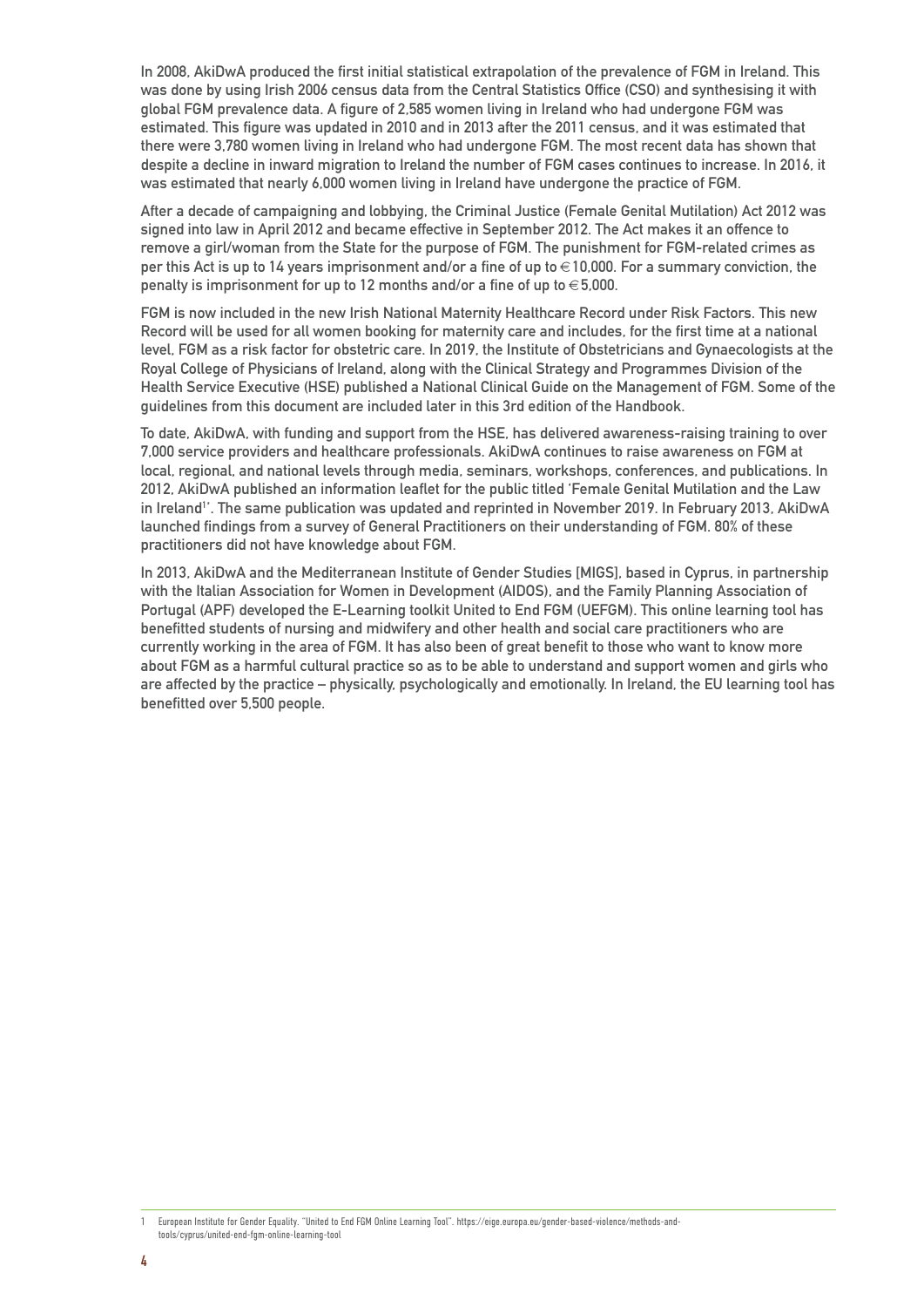# <span id="page-6-0"></span>**FGM** AN OVERVIEW

FGM is defined as the partial or total removal of the external female genitalia, or any practice that purposely alters or injures the female genital organs for non-medical reasons. The practice is internationally recognised as a human rights violation of women and girls. The World Health Organisation (WHO) estimates that more than 200 million girls and women have undergone female genital mutilation.2

<sup>2</sup> World Health Organisation. "Female Genital Mutilation". February 3, 2020. https://www.who.int/news-room/fact-sheets/detail/female-genital-mutilation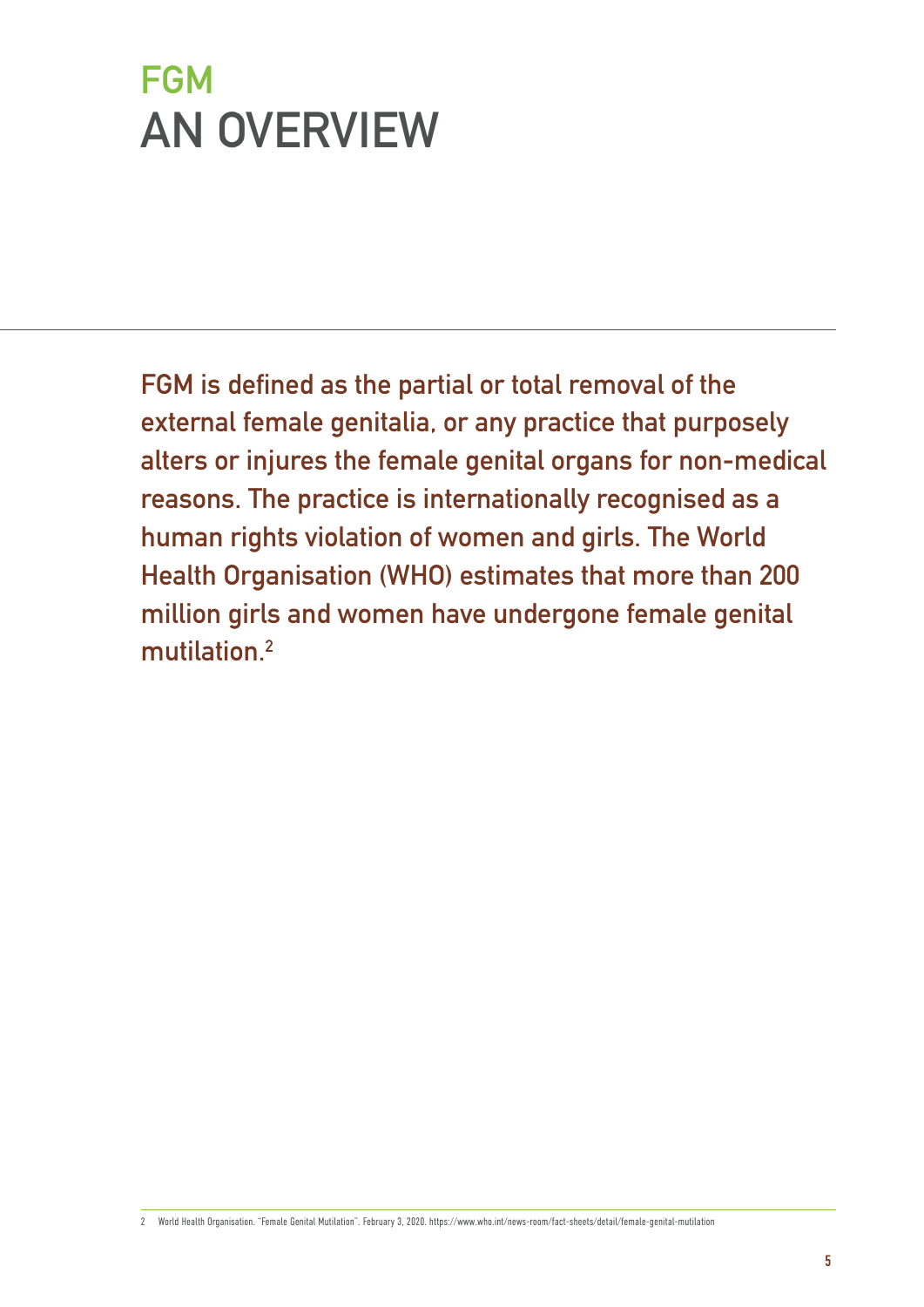#### WHEN IS FGM PERFORMED?

The age at which girls undergo FGM varies by community. The most common age at which FGM is performed is between four and ten years, although this can vary from birth until pregnancy with first child (primagravida).

#### WHO PERFORMS FGM?

Typically, FGM is performed by an older woman in the community who has had no medical training, or by a traditional birth attendant (TBA). The use of anaesthetics and antiseptics is uncommon. Instruments used to perform FGM include razor blades, knives, pieces of glass, scissors, and scalpels. In some instances, several girls will be cut using the same instrument, heightening the risk of infections such as tetanus and HIV.

#### WHY IS FGM PERFORMED?

- Cultural tradition
- Rite of passage into womanhood
- Religion (although no religion includes FGM as a requirement)
- Preservation of virginity until marriage
- Social acceptance among peers as well as for marriage
- Cultural/aesthetic reasons

The origins of FGM are largely unknown, but the practice predates contemporary world religions. Local and cultural factors are likely to be some of the reasons for the development and continuation of the practice over time.

#### WHY DOES FGM CONTINUE?

The practice of FGM persists today for several reasons. First and foremost, in FGM-practicing communities, it is widely believed that a girl is not marriageable if she has not undergone FGM. This inability to marry can lead the girl and her family to be stigmatised by the rest of the practicing community. In many circumstances, parents want their daughter(s) to undergo FGM in order to be accepted by the community. Marriage is also important to families as it provides social and economic security, such as through the bride price which is given to the bride's family when she is married.

The negative health complications associated with FGM are often poorly understood within practicing communities. This is due to the procedure being widely practiced and the fact that the health difficulties experienced by women as a result of FGM are seen as a normal part of their lives (suffering is considered a normal happening for women in these communities even by women themselves). If the correlation between FGM and certain complications was more clearly realised among community members, particularly maternal morbidity/mortality, and fistula formation, it is likely that FGM's prevalence would decrease.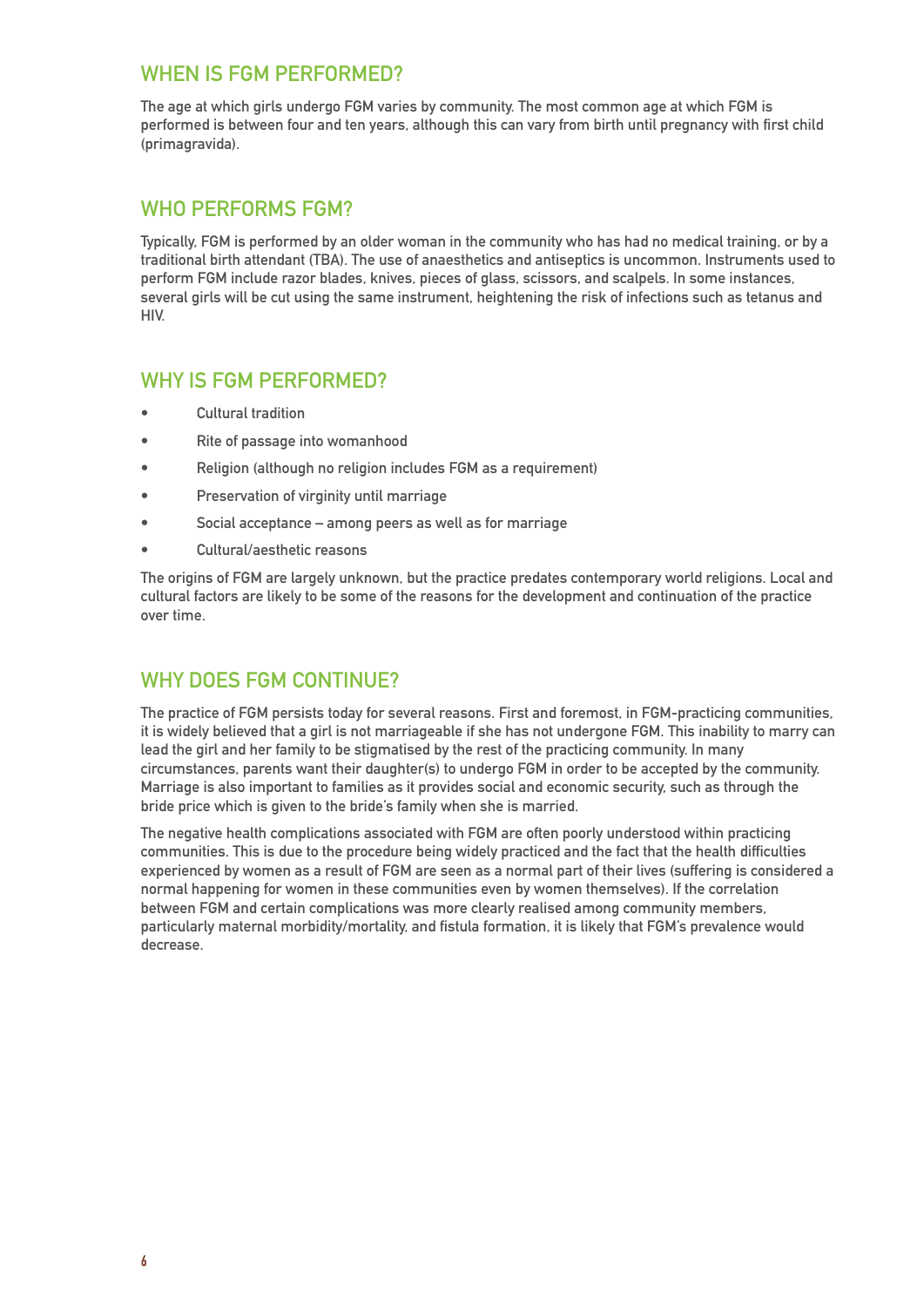# <span id="page-8-0"></span>**FGM** CLASSIFICATIONS OF FGM

| Type I         | Partial or total removal of the clitoris and/or the prepuce (clitoridectomy).                                                                                                                                                                                                                                    |
|----------------|------------------------------------------------------------------------------------------------------------------------------------------------------------------------------------------------------------------------------------------------------------------------------------------------------------------|
| <b>Type II</b> | Partial or total removal of the clitoris and the labia minora, with or<br>without excision of the labia majora (excision).                                                                                                                                                                                       |
| Type III       | Narrowing of the vaginal orifice with creation of a covering seal by cutting<br>and appositioning the labia minora and/or the labia majora, with or without<br>excision of the clitoris (infibulation).                                                                                                          |
| <b>Type IV</b> | All other potentially harmful non-medical procedures including pricking,<br>piercing, incising or stretching the clitoris and/or labia, as well as scraping and<br>cauterization (burning) of the clitoris and surrounding tissue, and using herbs<br>or chemicals to cause bleeding or narrowing of the vagina. |

NB: Women may not be able to correctly self-identify the specific type of FGM that they have experienced.

## Type I

Partial or total removal of the clitoris and/or the prepuce (clitoridectomy).

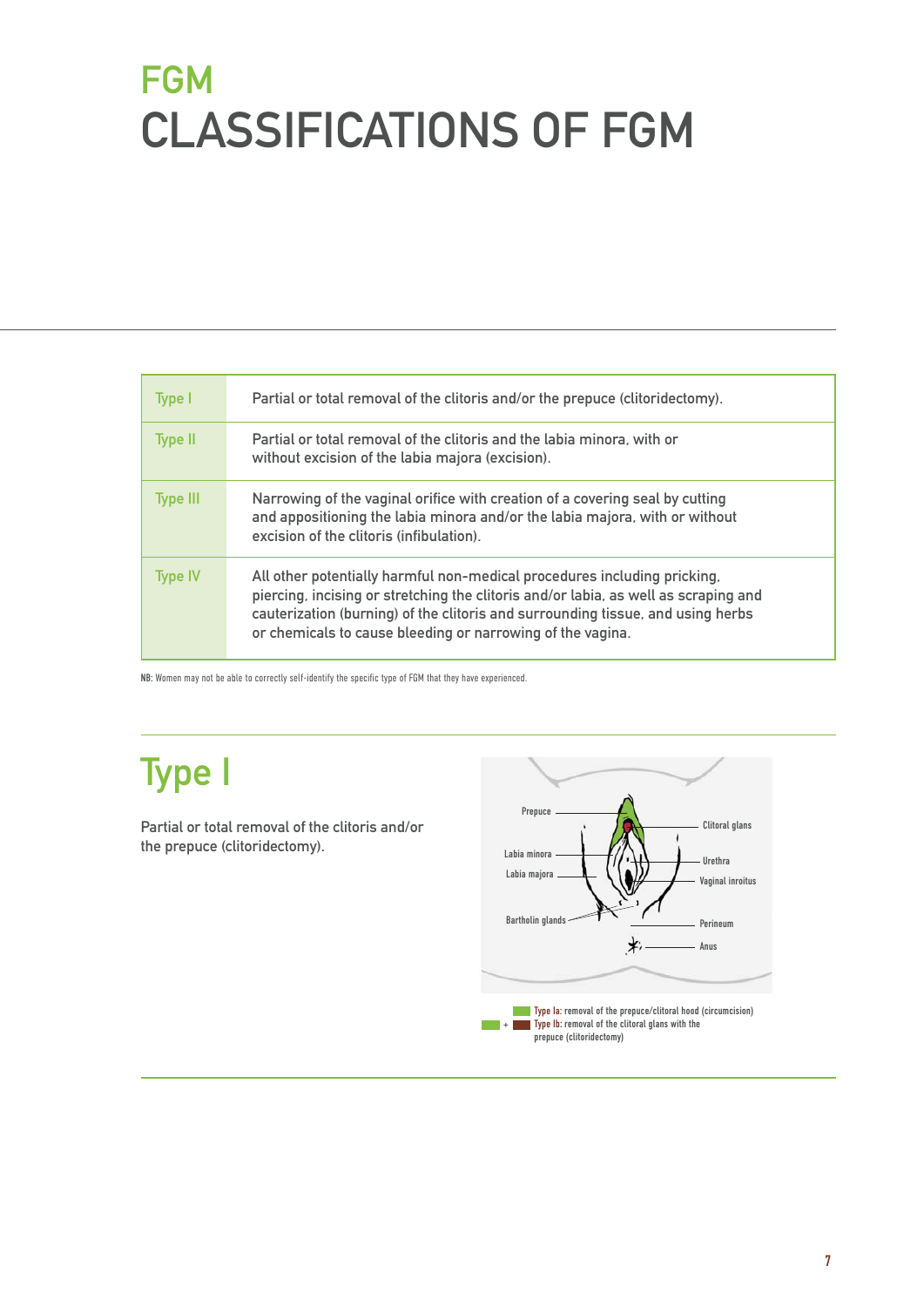### Type II

Partial or total removal of the clitoris and the labia minora, with or without excision of the labia majora (excision).



### Type III

Narrowing of the vaginal orifice with creation of a covering seal by cutting and appositioning the labia minora and/or the labia majora, with or without excision of the clitoris (infibulation).



## Type IV

All other potentially harmful non-medical procedures including pricking, piercing, incising or stretching the clitoris and/or labia, as well as scraping and cauterization (burning) of the clitoris and surrounding tissue, and using herbs or chemicals to cause bleeding or narrowing of the vagina.

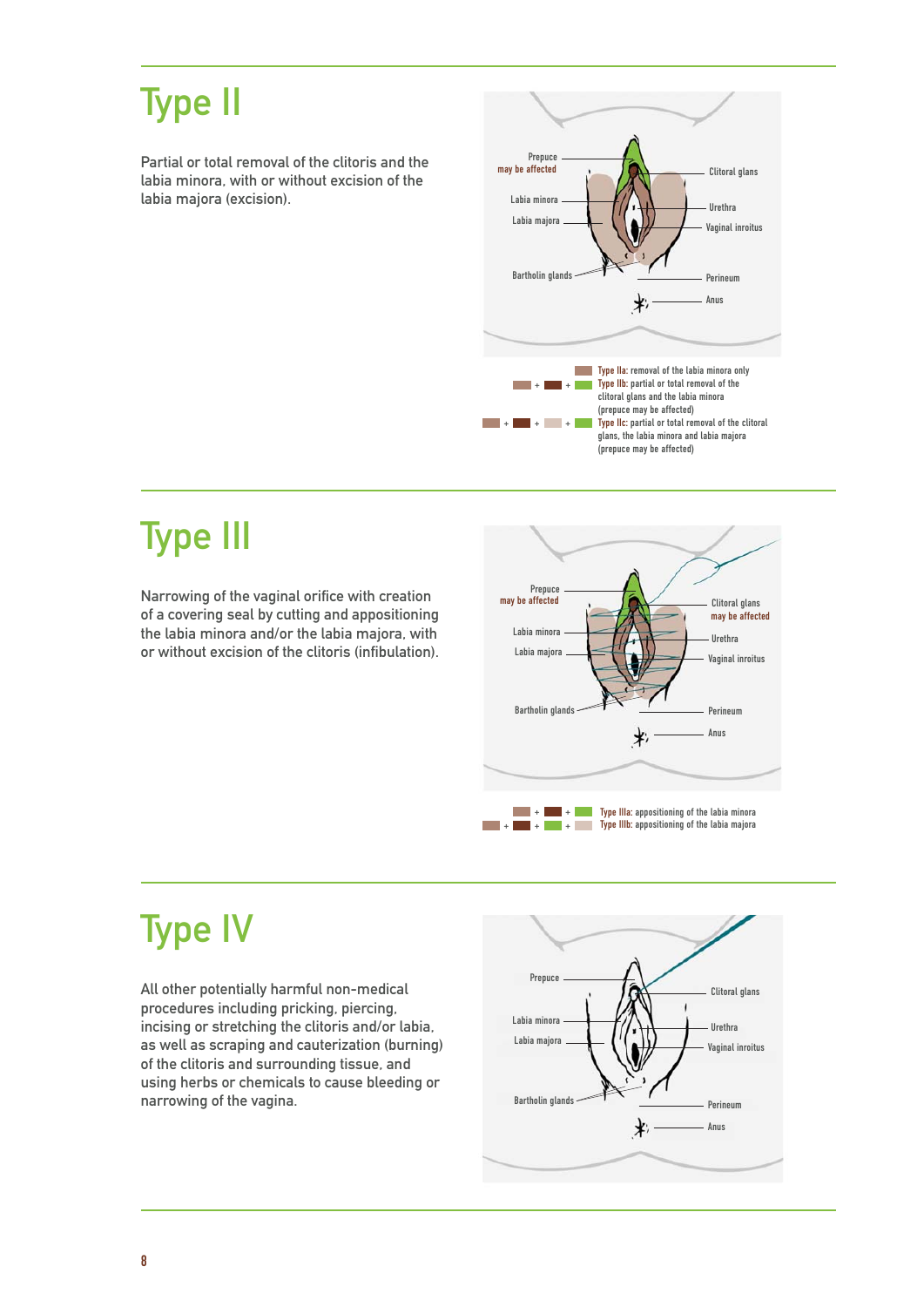# <span id="page-10-0"></span>**FGM** HEALTH CONSEQUENCES OF FGM

| <b>SHORT-TERM COMPLICATIONS</b><br>OF FGM CAN INCLUDE                  | <b>INTERMEDIATE COMPLICATIONS</b><br>OF FGM CAN INCLUDE                                                                                                                                                                                                                                                                                                                                                                                                 | <b>LONG-TERM COMPLICATIONS</b><br>OF FGM CAN INCLUDE                                                                                       |
|------------------------------------------------------------------------|---------------------------------------------------------------------------------------------------------------------------------------------------------------------------------------------------------------------------------------------------------------------------------------------------------------------------------------------------------------------------------------------------------------------------------------------------------|--------------------------------------------------------------------------------------------------------------------------------------------|
| Death                                                                  | <b>Delayed healing</b>                                                                                                                                                                                                                                                                                                                                                                                                                                  | Decrease or loss of<br>sexual sensation                                                                                                    |
| Haemorrhage                                                            | <b>Abscesses</b>                                                                                                                                                                                                                                                                                                                                                                                                                                        | <b>Difficult and complicated</b><br>childbirth                                                                                             |
| Infection and failure of the<br>wound to heal                          | Scarring/keloid formation,<br>dysmenorrhea and<br>haematocolpos - obstruction<br>to period flow                                                                                                                                                                                                                                                                                                                                                         | Dysmenorrhea, difficulties in<br>menstruation including<br>passing menses                                                                  |
| Injury or trauma to adjoining<br>areas such as the urethra<br>and anus | <b>Pelvic infections</b>                                                                                                                                                                                                                                                                                                                                                                                                                                | Dyspareunia<br>(painful intercourse)                                                                                                       |
| Surgical mishap                                                        | Obstruction to urinary flow                                                                                                                                                                                                                                                                                                                                                                                                                             | Incontinence and difficulty<br>urinating                                                                                                   |
| <b>Tetanus</b><br>(PID) and infertility                                | Urinary tract infections (UTIs)                                                                                                                                                                                                                                                                                                                                                                                                                         | Pelvic inflammatory disease                                                                                                                |
| <b>Transmission of HIV</b><br>and other viruses                        | Absence from school due to<br>painful menstruation and lack<br>of menstrual hygiene support                                                                                                                                                                                                                                                                                                                                                             | Psychological trauma                                                                                                                       |
|                                                                        | Increased risk of childbirth<br>complications and newborn<br>deaths                                                                                                                                                                                                                                                                                                                                                                                     | Scarring (with or without<br>keloid formation) and<br>hardening of the vaginal<br>tissue, causing constant pain<br>around the genital area |
|                                                                        | The need for later surgeries<br>because some procedures seal<br>or narrow the vaginal opening<br>e.g. infibulation. The vagina must<br>be cut later to allow for sexual<br>intercourse or/and childbirth.<br>Sometimes it is stitched again<br>several times including after<br>childbirth, hence a woman goes<br>through repeated opening and<br>closing procedures, further<br>increasing repeated both<br>short-term and long-term<br>complications. | Sebaceous cyst development                                                                                                                 |

For detailed definitions, please refer to: FGM – GYNAECOLOGICAL AND HEALTH ISSUES.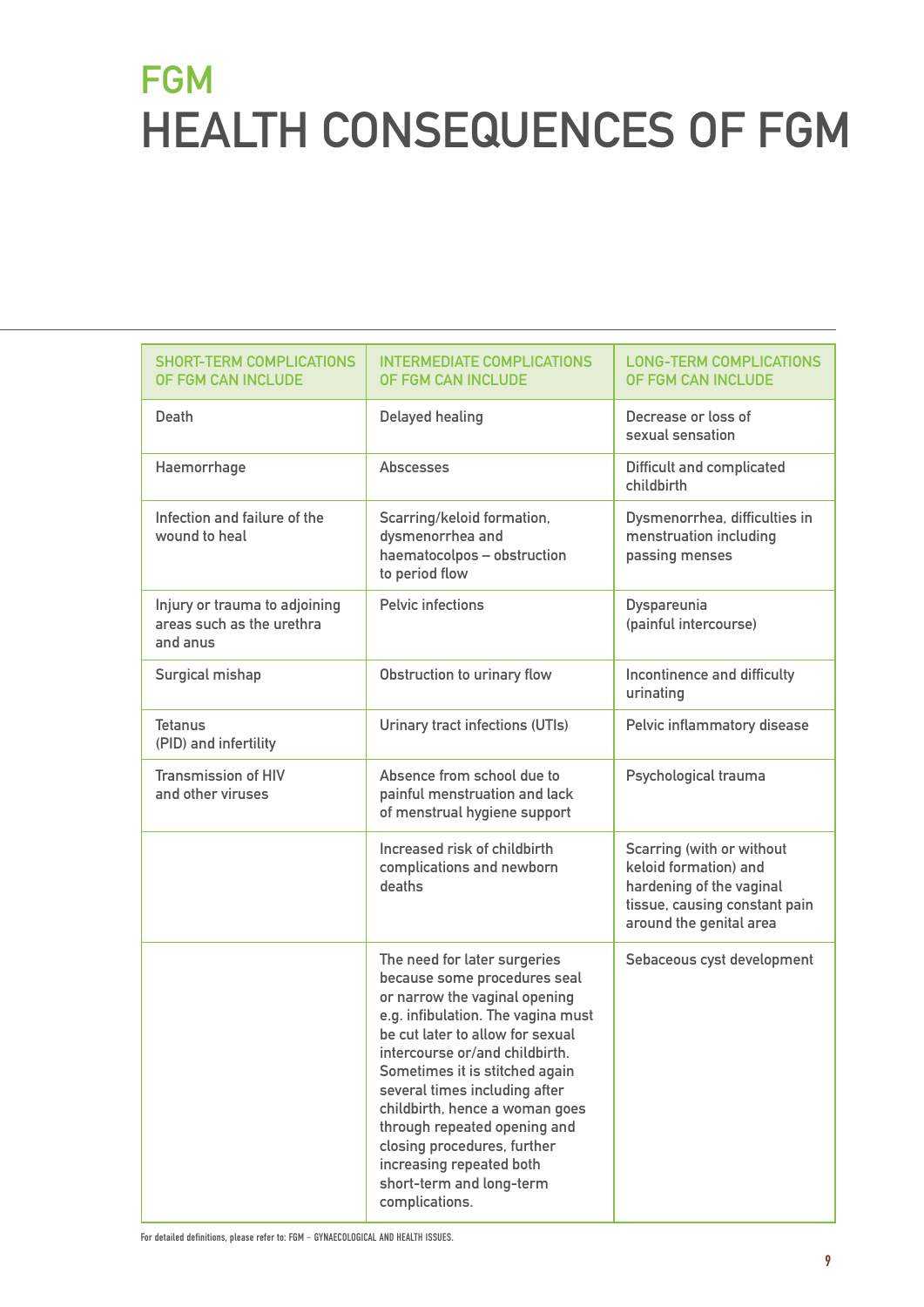#### HEALTH CONSEQUENCES OF FGM

A major WHO study found a significant increase in adverse obstetric outcomes for women who had undergone FGM.3 The study involved 28,393 women at 28 obstetric centres in six African countries (Burkina Faso, Ghana, Kenya, Nigeria, Senegal, and Sudan). Deliveries are more likely to be complicated by Caesarean section, postpartum haemorrhage, episiotomy, an extended stay in maternity hospital, resuscitation of the infant, and inpatient perinatal death.

#### WHAT LEGISLATION EXISTS AGAINST FGM?

Many nations around the world have passed specific legislation against the practice of FGM, including 26 African countries.<sup>4</sup> The vast majority of European countries have legislation in place banning the practice of FGM, including, to name but a few, Austria, Belgium, Spain, Ireland and the UK. In some of the African countries that have passed anti-FGM legislation, there has been a trend toward the medicalisation of the practice instead of an overall decrease in prevalence. Several of the industrialised nations with anti-FGM legislation include the principle of extraterritoriality as a stipulation. That is, it is illegal to perform FGM on a resident of such a nation, even if it is done elsewhere.

In Ireland, the Criminal Justice (Female Genital Mutilation) Act 2012 was signed into law on 2 April 2012. It has been effective since 20 September 2012. This law makes it a criminal offence for someone resident in Ireland to perform FGM. The maximum penalty under all sections of this new law is a fine or imprisonment for up to 14 years or both. While the principle of extraterritoriality is not included in the Act in order to conform to Constitutional and international legal requirements, section 3 does make it an offence to remove a girl from the State for the purpose of FGM. The first FGM conviction took place in January 2020, when a father and mother of a young girl were sentenced to 5.5 years and 4 years and 9 months respectively in prison.5 This conviction can be attributed to AkiDwA awareness-raising campaign regarding FGM, as well as to its work with the Gardai and healthcare professionals.

<sup>3</sup> World Health Organization. "Female Genital Mutilation and Obstetric Outcome: WHO Collaborative Prospective Study in Six African Countries". Geneva, 2006.

Equality Now. "FGM And The Law Around The World". June 19, 2019. https://www.equalitynow.org/the\_law\_and\_fgm

<sup>5 &</sup>quot;Parents jailed over female genital mutilation of daughter." The Irish Times. January 27, 2020. https://www.irishtimes.com/news/crime-and-law/courts/circuit-court/parents-jailedover-female-genital-mutilation-of-daughter-1.4152765 "Ireland's first FGM conviction: Father sentenced to 5.5 years, mother sentenced to 4 years and 9 months". The Journal.ie. January 27, 2020. https://www.thejournal.ie/fgm-trial-sentencing-ireland-4975318-Jan2020/ Sharon Gaffney. "Couple sentenced over female genital mutilation of baby daughter in 2016". RTE News. January 27, 2020. https://www.rte.ie/news/courts/2020/0127/1111201-fgm-court/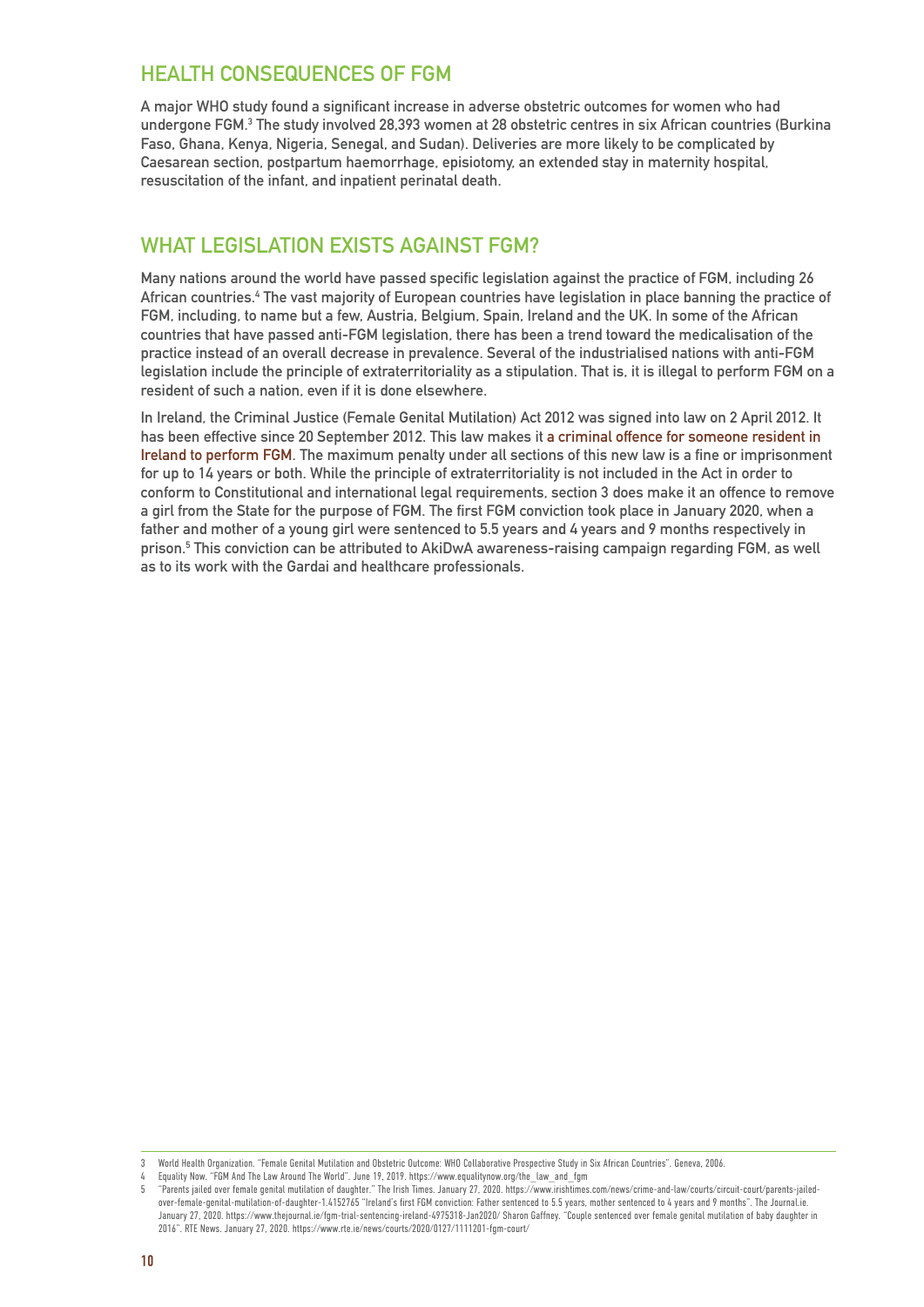# <span id="page-12-0"></span>**FGM** PREVALENCE: GLOBAL, EUROPEAN, AND IRISH **STATISTICS**

UNICEF estimates that over 4 million girls are at risk of FGM annually.<sup>6</sup> This means that thousands of women and girls worldwide undergo FGM each day. FGM is most prevalent in Africa, the Middle East and Middle Asia, while prevalence often varies widely within countries, depending on regional and cultural traditions.

<sup>6</sup> UNICEF estimates that over 4 million girls are at risk of FGM annually. This means that thousands of women and girls worldwide undergo FGM each day. FGM is most prevalent in Africa, the Middle East and Middle Asia, while prevalence often varies widely within countries, depending on regional and cultural traditions.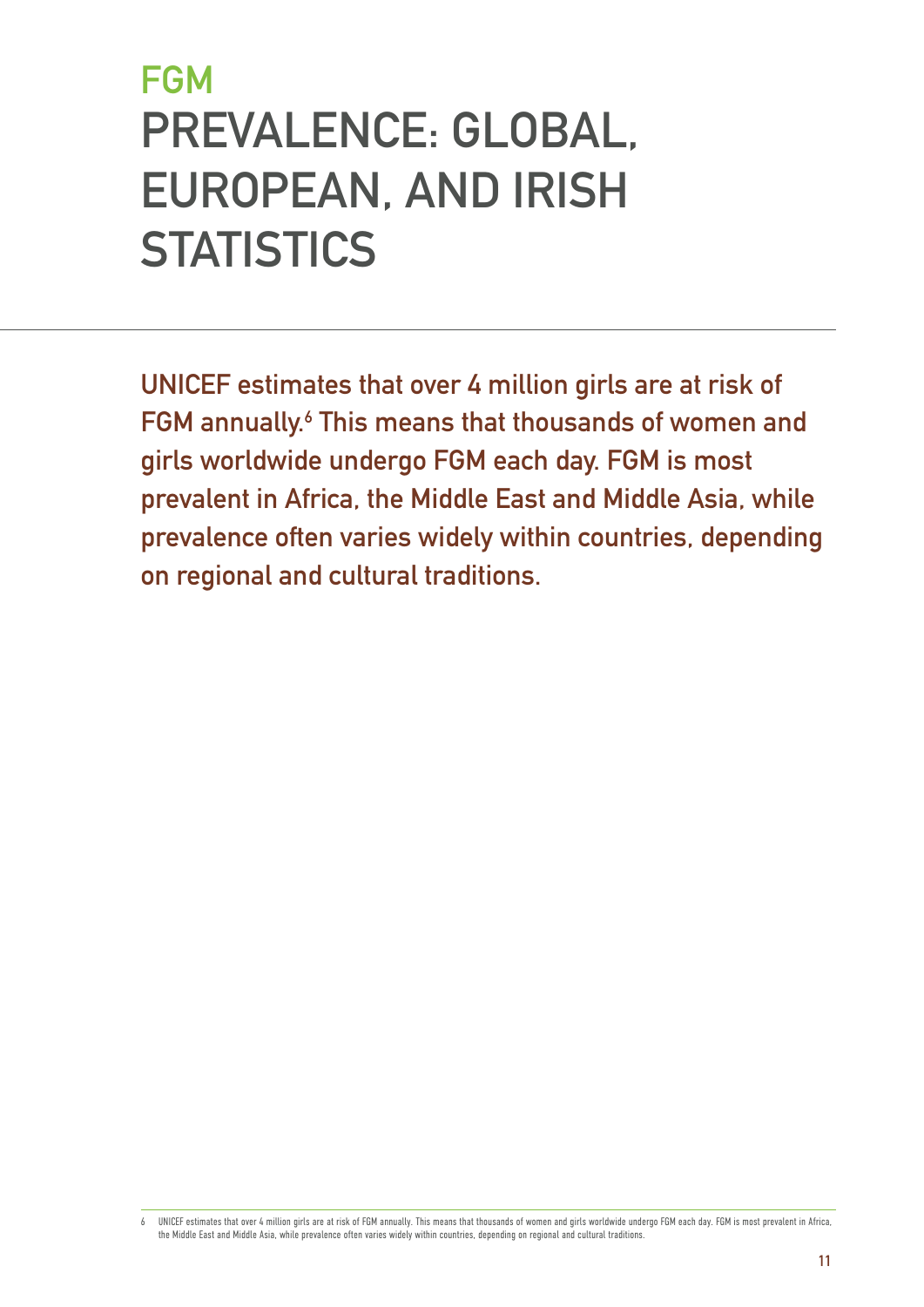### PREVALENCE OF FGM IN PRACTISING COUNTRIES – UNICEF Global Databases7

| <b>Country</b>                        | <b>FGM</b> prevalence<br>among girls and<br>women $(\%)$ | FGM prevalence among girls and women aged<br>15 to 49 years, by residence and wealth quintile (%) |                |                       |                |                | Reference<br>year | Data source    |         |                                        |
|---------------------------------------|----------------------------------------------------------|---------------------------------------------------------------------------------------------------|----------------|-----------------------|----------------|----------------|-------------------|----------------|---------|----------------------------------------|
|                                       |                                                          | <b>Residence</b>                                                                                  |                | <b>Weath quintile</b> |                |                |                   |                |         |                                        |
|                                       |                                                          | Urban                                                                                             | Rural          | <b>Poorest</b>        | Second         | Middle         | <b>Fourth</b>     | <b>Richest</b> |         |                                        |
| Benin                                 | 9                                                        | 5                                                                                                 | 13             | 16                    | 14             | 10             | $7\overline{ }$   | $\overline{2}$ | 2014    | <b>MICS</b>                            |
| <b>Burkino Faso</b>                   | 76                                                       | 69                                                                                                | 78             | 77                    | 78             | 78             | 80                | 68             | 2010    | DHS/MICS                               |
| Cameroon                              | $\mathbf{1}$                                             | $\mathbf{1}$                                                                                      | $\overline{2}$ | $\mathbf{1}$          | 4              | $\mathbf{1}$   | $\mathbf{1}$      | 1              | 2004    | <b>DHS</b>                             |
| Central African<br>Republic           | 24                                                       | 18                                                                                                | 29             | 34                    | 31             | 26             | 17                | 15             | 2010    | <b>MICS</b>                            |
| Chad                                  | 38                                                       | 40                                                                                                | 38             | 46                    | 42             | 37             | 30                | 37             | 2014-15 | DHS                                    |
| Côte d'Ivoire                         | 37                                                       | 31                                                                                                | 44             | 50                    | 44             | 43             | 34                | 20             | 2016    | <b>MICS</b>                            |
| Djibouti                              | 94                                                       | 94                                                                                                | 98             | 97                    | 96             | 94             | 95                | 93             | 2012    | EDSF/PAPFAM                            |
| Egypt                                 | 87                                                       | 77                                                                                                | 93             | 94                    | 93             | 92             | 87                | 70             | 2015    | <b>Health Issues Survey</b><br>(DHS)   |
| Eritrea                               | 83                                                       | 80                                                                                                | 85             | 89                    | 86             | 84             | 83                | 75             | 2010    | Population and<br><b>Health Survey</b> |
| Ethiopia                              | 65                                                       | 54                                                                                                | 68             | 65                    | 69             | 69             | 69                | 57             | 2016    | DHS                                    |
| Gambia                                | 76                                                       | 77                                                                                                | 72             | 68                    | 78             | 85             | 81                | 67             | 2018    | <b>MICS</b>                            |
| Ghana                                 | 4                                                        | 3                                                                                                 | 5              | 13                    | 4              | 3              | $\mathbf{1}$      | $\mathbf{1}$   | 2011    | <b>MICS</b>                            |
| Guinea                                | 95                                                       | 95                                                                                                | 94             | 95                    | 94             | 93             | 96                | 95             | 2018    | <b>DHS</b>                             |
| Guinea-Bissau                         | 45                                                       | 40                                                                                                | 50             | 18                    | 59             | 65             | 47                | 36             | 2014    | <b>MICS</b>                            |
| Iraq                                  | $7\phantom{.}$                                           | $7\phantom{.}$                                                                                    | 8              | $\mathbf{1}$          | 3              | 3              | 6                 | 22             | 2018    | <b>MICS</b>                            |
| Kenya                                 | 21                                                       | 14                                                                                                | 26             | 40                    | 26             | 18             | 17                | 12             | 2014    | <b>DHS</b>                             |
| Liberia                               | 44                                                       | 37                                                                                                | 56             | 58                    | 56             | 51             | 38                | 26             | 2013    | DHS                                    |
| Mali                                  | 89                                                       | 89                                                                                                | 88             | 86                    | 86             | 90             | 90                | 90             | 2018    | <b>DHS</b>                             |
| Maldives                              | 13                                                       | 14                                                                                                | 12             | 14                    | 12             | 12             | 15                | 12             | 2016-17 | <b>DHS</b>                             |
| Mauritania                            | 67                                                       | 55                                                                                                | 79             | 92                    | 86             | 70             | 60                | 37             | 2015    | <b>MICS</b>                            |
| Niger                                 | $\mathbf 2$                                              | $\mathbf{1}$                                                                                      | $\overline{2}$ | $\overline{2}$        | $\overline{2}$ | $\overline{c}$ | 3                 | 1              | 2012    | <b>DHS</b>                             |
| Nigeria                               | 19                                                       | 24                                                                                                | 16             | 16                    | 18             | 20             | 23                | 20             | 2018    | DHS                                    |
| Senegal                               | 24                                                       | 20                                                                                                | 28             | 41                    | 30             | 25             | 17                | 14             | 2017    | <b>DHS</b>                             |
| Sierra Leone                          | 86                                                       | 80                                                                                                | 82             | 93                    | 93             | 90             | 85                | 74             | 2017    | <b>MICS</b>                            |
| Somalia                               | 98                                                       | 97                                                                                                | 98             | 98                    | 99             | 98             | 97                | 96             | 2006    | <b>MICS</b>                            |
| Sudan                                 | 87                                                       | 85                                                                                                | 87             | 88                    | 82             | 81             | 90                | 92             | 2014    | <b>MICS</b>                            |
| Togo                                  | 3                                                        | 3                                                                                                 | 4              | 4                     | $\sqrt{4}$     | $\mathbf{3}$   | 4                 | $\sqrt{2}$     | 2017    | <b>MICS</b>                            |
| Uganda                                | $\mathsf 0$                                              | $\mathsf{O}\xspace$                                                                               | 0              | $\mathbf{1}$          | $\mathbf 0$    | 0              | 0                 | $\mathbb O$    | 2016    | DHS                                    |
| <b>United Republic</b><br>of Tanzania | $10\,$                                                   | 5                                                                                                 | 13             | 19                    | $10$           | 12             | 9                 | $\sqrt{4}$     | 2015-16 | <b>DHS</b>                             |
| Yemen                                 | 19                                                       | 17                                                                                                | 19             | 27                    | 21             | 13             | $20\,$            | 14             | 2013    | DHS                                    |

Indicator definition: Percentage of girls and women aged 15 to 49 years who have undergone FGM.

Notes: In Liberia, only girls and women who have heard of the Sande society were asked whether they were members; this provides indirect information on FGM, since it is performed during initiation into the society.

Source: UNICEF global databases 2020, based on Demographic and Health Surveys (DHS), Multiple Indicator Cluster Surveys (MICS) and other nationally representative surveys. [2]

7 UNICEF. "Girls and women who have undergone FGM (by place of residence and household wealth quintile)". February 2020. https://data.unicef.org/topic/child-protection/female-genital-mutilation/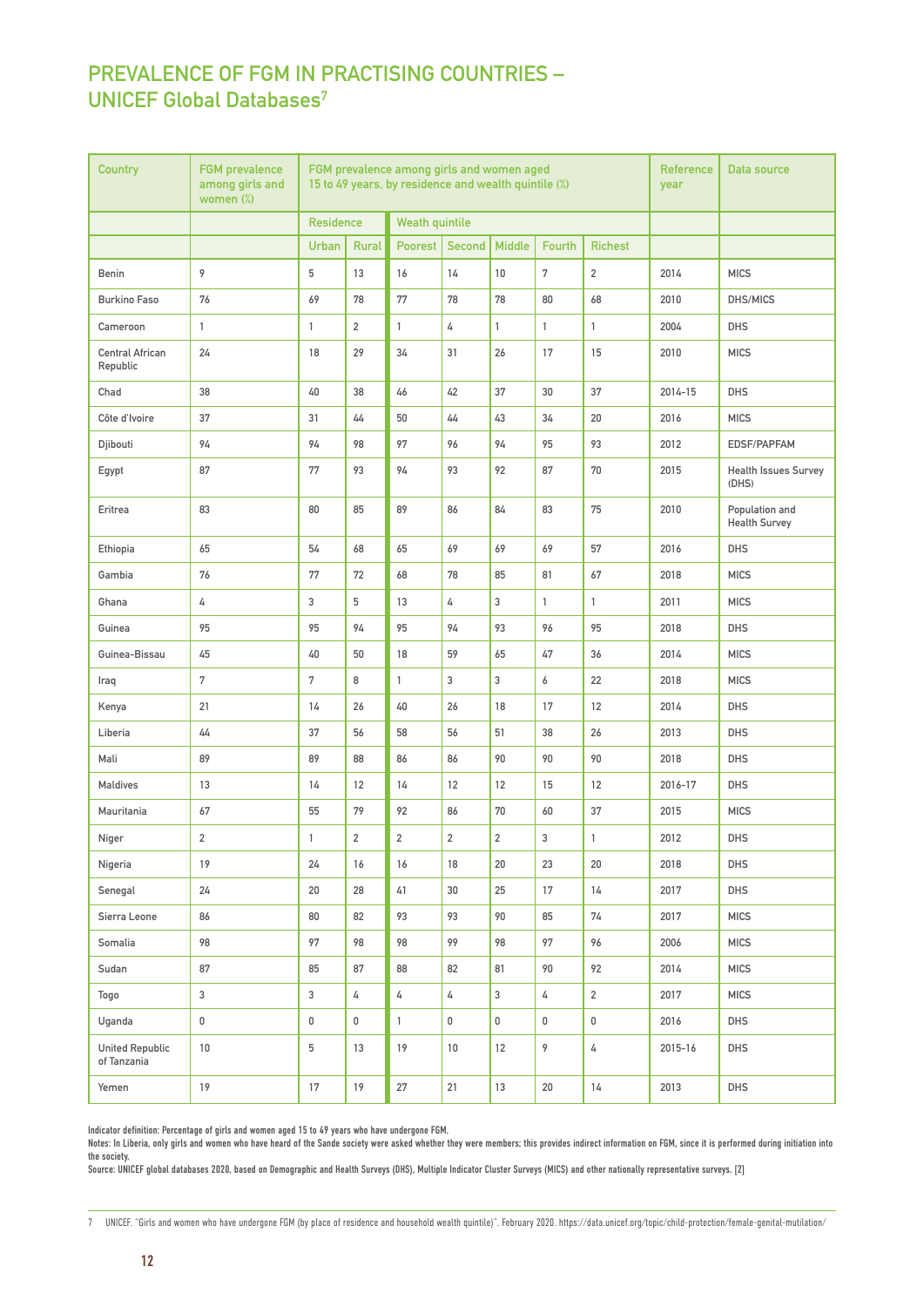### AkiDwA table on estimated prevalence of FGM in Ireland (Enumerated by 2016 Census)8

The Prevalence of FGM in Ireland was estimated using census statistics (CSO) on the number of women residents in Ireland from FGM practising countries. The statistics were synthesised with global prevalence data to ascertain an estimate for the number of women living in Ireland who have undergone FGM.

The data reveals that there is an increase in migrants coming to Ireland from countries where FGM is practiced. The table below shows an estimation of the number of women living with FGM in Ireland as estimated from the 2016 Census.

| Benin<br>$\bullet$<br>$\bullet$<br>$\bullet$<br><b>Burkina Faso</b><br>$\bullet$<br>519<br>5<br>Cameroon<br>1 |  |
|---------------------------------------------------------------------------------------------------------------|--|
|                                                                                                               |  |
|                                                                                                               |  |
|                                                                                                               |  |
| <b>Central African Republic</b><br>$\bullet$<br>$\bullet$                                                     |  |
| Chad<br>$\bullet$<br>$\bullet$<br>$\bullet$                                                                   |  |
| Cote d'Ivoire<br>38<br>147<br>56                                                                              |  |
| <b>Democratic Republic of Congo</b><br>$\bullet$<br>$\bullet$<br>$\bullet$                                    |  |
| Djibouti<br>$\bullet$<br>$\bullet$                                                                            |  |
| 91<br>Egypt<br>675<br>614                                                                                     |  |
| 400<br>296<br>Ethiopia<br>74                                                                                  |  |
| Eritrea<br>$\bullet$<br>$\bullet$                                                                             |  |
| Gambia<br>$\bullet$<br>$\bullet$<br>$\bullet$                                                                 |  |
| Ghana<br>558<br>7<br>4                                                                                        |  |
| Guinea<br>$\bullet$                                                                                           |  |
| Guinea-Bissau<br>$\bullet$<br>$\bullet$<br>$\bullet$                                                          |  |
| Indonesia<br>$\bullet$                                                                                        |  |
| 818<br>8<br>65<br>Iraq                                                                                        |  |
| 27<br>630<br>170<br>Kenya                                                                                     |  |
| Liberia<br>90<br>59<br>66                                                                                     |  |
| Mali<br>$\bullet$<br>$\bullet$<br>$\bullet$                                                                   |  |
| Mauritania<br>976<br>69<br>673                                                                                |  |
| Niger<br>$\bullet$<br>$\bullet$<br>$\bullet$                                                                  |  |
| 27<br>8,606<br>2378<br>Nigeria                                                                                |  |
| Senegal<br>$\bullet$<br>$\bullet$<br>$\bullet$                                                                |  |
| Sierra Leone<br>138<br>121<br>88                                                                              |  |
| 747<br>Somalia<br>98<br>732                                                                                   |  |
| Sudan<br>88<br>666<br>586                                                                                     |  |
| 15<br>24<br>Tanzania<br>157                                                                                   |  |
| 147<br>Togo<br>4<br>6                                                                                         |  |
| Uganda<br>276<br>$\sqrt{3}$<br>1                                                                              |  |
| Zambia<br>$\bullet$<br>$\bullet$<br>$\bullet$                                                                 |  |
| <b>TOTAL</b><br>15,550<br>5795                                                                                |  |
| <b>TOTAL PERCENTAGE</b><br>32.27%                                                                             |  |

Note: It is important to point out that while several of the countries in the above table have been left blank, this does not mean that FGM is not prevalent there. Rather, the data from these countries has not been made available by the CSO. For example, in 2019 UNICEF estimated that almost 80% of women in Djibouti have undergone FGM.9

With this in mind, it is likely that the total number of women living in Ireland who have undergone FGM in Ireland could be three times higher than the above figures.

9 Gilliam, Eva. "Ending female genital mutilation in Djibouti". UNICEF. February 6, 2019. https://www.unicef.org/stories/ending-female-genital-mutilation-djibouti

<sup>8</sup> Central Statistics Office. "Ireland's UN SDGs 2019 - Report on Indicators for Goal 5 Gender Equality. End discrimination and violence".

https://www.cso.ie/en/releasesandpublications/ep/p-sdg5/irelandsunsdgs2019-reportonindicatorsforgoal5genderequality/enddiscriminationandviolence/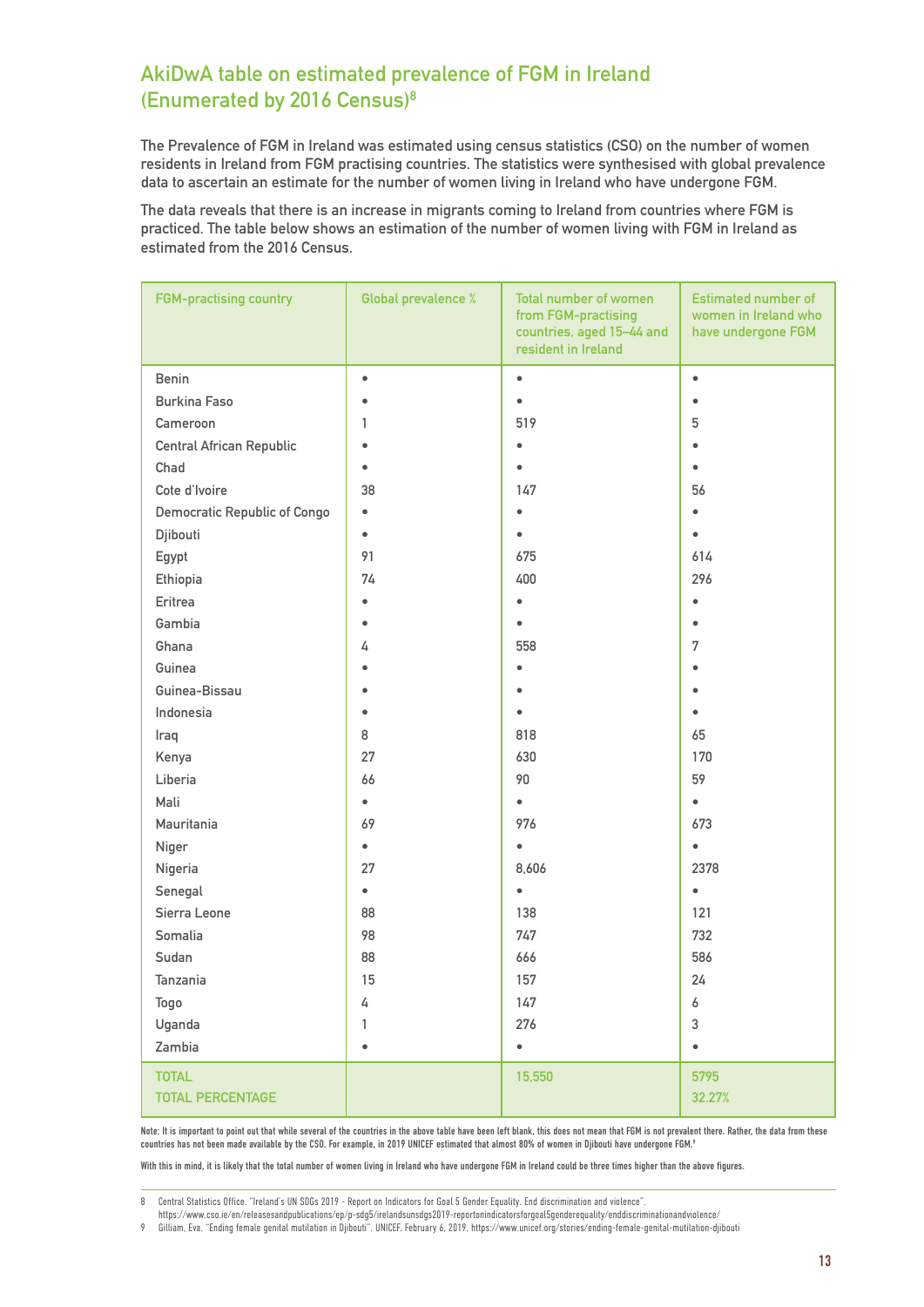# <span id="page-15-0"></span>**FGM** DEFINITION, TERMS AND GLOSSARY

FGM comprises all procedures involving partial or total removal of the external female genitalia, or other injury to the female genital organs for non-medical reasons.

It is important to realise that the term 'female genital mutilation' is unlikely to be used by a woman to refer to her body or related health issues. She may use one of the following terms or refer to being 'closed', 'cut' or 'circumcised'. The appropriate use of terms or phrases is vital to encouraging communication between the woman and a healthcare professional. The following is a brief selection of terms commonly used to refer to FGM.

| <b>COUNTRY</b> | <b>TERM</b> (phonetic pronunciation) | <b>LANGUAGE</b> | <b>SIGNIFICANCE</b>                      |
|----------------|--------------------------------------|-----------------|------------------------------------------|
| Egypt          | Khitan                               | Arabic          | Circumcision                             |
| Eritrea        | <b>Mkhenshab</b>                     | Tigrinya        | <b>Circumcision or cutting</b>           |
| Ethiopia       | <b>Absum Megrez</b>                  | Harrari Amharic | Ritual<br><b>Circumcision or cutting</b> |
| Kenya          | Kutairi                              | Swahili         | Circumcision (male and female)           |
| Nigeria        | Ibi Ugwu                             | lgbo            | Circumcision (male and female)           |
| Sierra Leone   | <b>Bondo</b>                         | Various         | Circumcision (male and female)           |
| Somalia        | Gudniin                              | Somali          | Circumcision                             |
| Sudan          | Tahoor                               | Arabic          | Circumcision (male and female)           |

### TRADITIONAL AND REGIONAL TERMS FOR FGM

For the World Health Organization's classification of FGM, please refer to: FGM – AN OVERVIEW.

#### **GLOSSARY**

| Angurya cuts                     | A form of FGM Type IV that involves scraping the tissue around the vaginal opening.                                                                                                                                                                                    |
|----------------------------------|------------------------------------------------------------------------------------------------------------------------------------------------------------------------------------------------------------------------------------------------------------------------|
| <b>Deinfibulation</b>            | The medical procedure to open the vaginal area of a woman who has<br>undergone FGM Type III.                                                                                                                                                                           |
| Dry sex                          | The use of drying agents such as herbs, powders, and other substances to dry and<br>tighten the vagina prior to sexual intercourse; may constitute FGM Type IV.                                                                                                        |
| Gishiri cuts                     | A form of FGM Type IV that involves cutting the vagina.                                                                                                                                                                                                                |
| <b>Medicalisation</b>            | Refers to trained healthcare professionals performing FGM in public or private<br>healthcare facilities. This practice has been strongly denounced by WHO, UNFPA and<br>other international medical and health organisations.                                          |
| <b>Pharaonic</b><br>circumcision | Refers to FGM Type III.                                                                                                                                                                                                                                                |
| <b>Reinfibulation</b>            | A re-suturing of FGM Type III after childbirth.                                                                                                                                                                                                                        |
| <b>Sunna</b>                     | Signifies 'tradition' in Arabic and refers to a range of practices that follow<br>the teachings of Islam; used mainly to refer to FGM Type I.<br>References to the term 'Sunna' in the Koran are often used to justify<br>FGM as being a religious obligation (UNFPA). |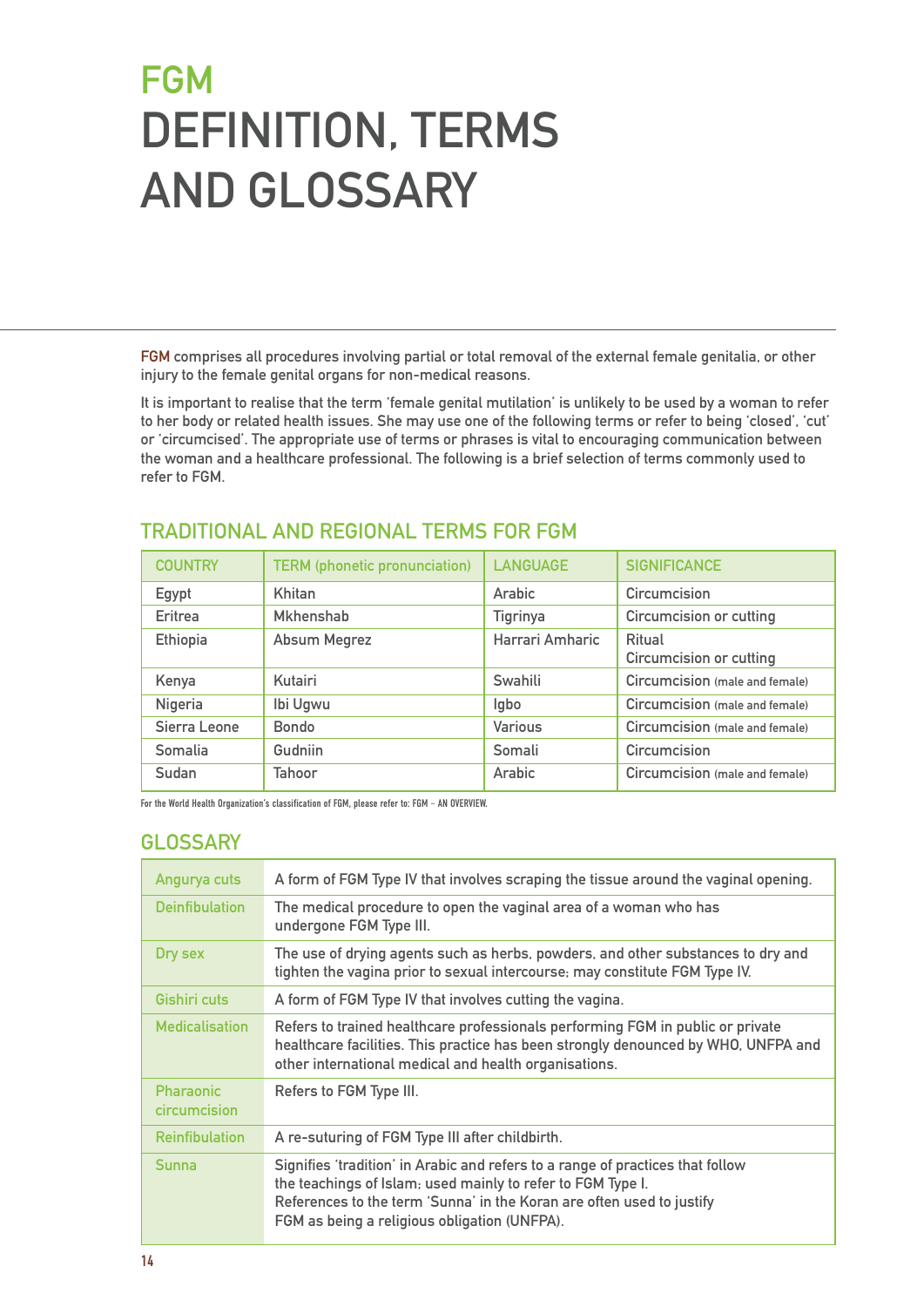# <span id="page-16-0"></span>**FGM** THE ENCOUNTER/CONSULTATION

#### BE AWARE AND INFORMED

In many countries, Female Genital Mutilation (FGM) is an accepted and expected part of local custom. Incidence of FGM is almost 100 percent within certain communities. Healthcare professionals need to be aware that a significant number of women who have undergone FGM now reside in Western countries.

Women and girls may present in various settings or circumstances, e.g. GP, obstetric/gynaecological, psychological, asylum seeking, domestic violence and rape/sexual assault. Presentations may include recurrent urinary tract/pelvic infections, infertility, abscesses, vulvar cysts, fistula formations, problems in childbirth, psychological trauma, mood disorders, eating and behavioural disturbances, and sexual dysfunction.<sup>10</sup>

To correctly identify and care for these women, healthcare professionals need to be familiar with global areas of high FGM prevalence.

#### ASSESS INDIVIDUAL NEEDS

#### Do not assume that all women will be aware that they have been circumcised.

They may have vivid, vague or no memories of the procedure.11 They may have no understanding of the type of FGM that they have undergone and may not be aware of any links to subsequent health complications. Spend time explaining how and why there may be a physical problem because of the circumcision. Explain all options available to the woman, however bear in mind that individuals may not be in a position to make decisions there and then, as they may need to consult with family members. This may slow down the process and require further consultation(s).

FGM is most commonly performed on girls aged between four and ten, but it is also carried out at other times, including:

- shortly after birth
- adolescence
- at time of marriage
- at time of first delivery

#### BE SENSITIVE AND NON-JUDGEMENTAL

#### It is important to be non-judgmental about a woman's cultural beliefs, irrespective of one's own culture.

Although FGM is a human rights violation, in the societies in which it is practiced, it may be viewed as a compulsory procedure. The term 'FGM' may make a circumcised woman feel degraded and even insulted. All healthcare professionals need to be conscious of the political and cultural sensitivities surrounding this subject, and in particular, the term 'FGM'.12

<sup>10</sup> World Health Organization. "Female Genital Mutilation: Teachers' Guide for Midwives". Department of Gender and Women' s Health, 2006.

<sup>11</sup> Lockhat, H. Female Genital Mutilation: Treating the Tears. London: Middlesex University Press, 2004.

<sup>12</sup> Royal College of Midwives. "Female Genital Mutilation", Position Paper, 21. London, 1998.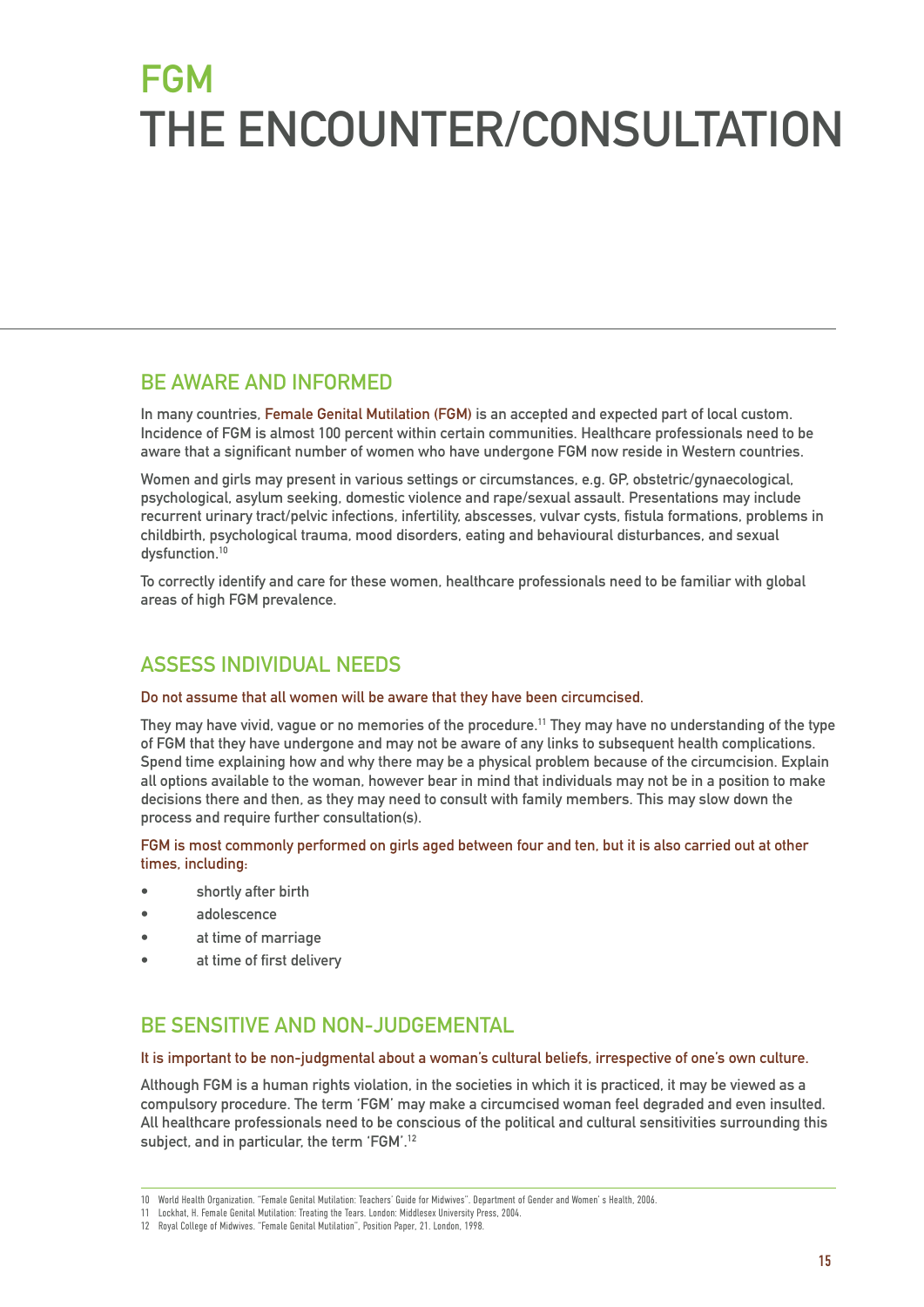### LANGUAGE AND COMMUNICATION

#### Women may not volunteer information.

Where appropriate, ask about circumcision as a routine part of taking patient history. Use simple language and images to facilitate understanding. Healthcare professionals should not rely on familiar verbal and non-verbal cues to form their medical opinions. Women may find it difficult to answer questions about thoughts and feelings and may not openly acknowledge or complain about pain and discomfort. Alternative methods can be used for gauging thoughts and feelings, e.g. symbols, diagrams, analogue scales, and other creative methods.<sup>13</sup>

If appropriate to the encounter/consultation, a healthcare professional should ask the woman about FGM in simple, familiar language, in a sensitive and caring way, such as:

- Have you been cut down below?
- Have you been closed?
- Have you been circumcised?
- I understand that female circumcision is common in some African countries. Have you been cut down there?

#### Do not appear surprised or shocked with the woman's response to any of these questions.

It may be necessary to establish with the woman if she has undergone FGM through visual aids – firstly, to determine if she had the procedure, and secondly, to determine the type of FGM that she has undergone. A vulvar examination may also be required and should be performed by an appropriate healthcare professional.

#### CONSENT AND PRIVACY

#### All encounters should be confidential, respectful, and mindful of the woman's dignity.

In accordance with the customs of their cultures, many women may only be comfortable discussing this issue with another woman.14 They may have vivid traumatic memories surrounding the event. Privacy and discretion should be strictly adhered to, and properly informed consent obtained before examination. Keep the number of healthcare professionals to a minimum during examinations. Female healthcare professionals are essential; if one is not available, a female chaperone is appropriate. Identify how to access interpreters in your service and use them effectively. Ensure that they can translate medical terminology. Female interpreters are, again, preferable. It is inappropriate to use family members as interpreters or chaperones.

#### CHILDREN AND FGM

#### Healthcare professionals have a responsibility to protect children from FGM.

Some women who have undergone FGM may have left their home countries to protect their own daughters from the practice. However, some women and their families may still support FGM, and if there are any girls in these families, healthcare professionals need to be aware of child protection issues and the rights of these children.

Under the Criminal Justice (Female Genital Mutilation) Act 2012 FGM is illegal and identified as a form of child abuse in Children First: National Guidance for the Protection and Welfare of Children 2011. Furthermore, the Criminal Justice (Withholding of Information on Offences Against Children and Vulnerable Persons) Act 2012 declares that the failure to report such an offence is a criminal act.

It is important to reassure a woman who has undergone FGM that she herself is not guilty of an offence. It is however vital to discuss her beliefs surrounding FGM with her to ensure that her children are not at risk.15

For child protection reasons, it is imperative to make referrals and get support from the social work team and public health nurse, particularly in cases where a daughter is born and the child is considered to be potentially at risk.16 If medical staff have concerns regarding female infants born to a woman who has undergone FGM, a referral to Tusla should be made (Children First Act 2015). If this concern does not exist then this too should be documented in the maternal healthcare record.

<sup>13</sup> Ibid.

<sup>14</sup> Vincent, M. "The Mutilated Orchid". Midwives Magazine, March 2005.

<sup>15</sup>Institute of Obstetricians and Gynaecologists, Royal College of Physicians of Ireland (RCPI) and the Clinical Strategy and Provisions Office, Health Service Executive (HSE). "National Clinical Guideline, Management of Female Genital Mutilation (FGM)". February, 2019. 16 Ibid.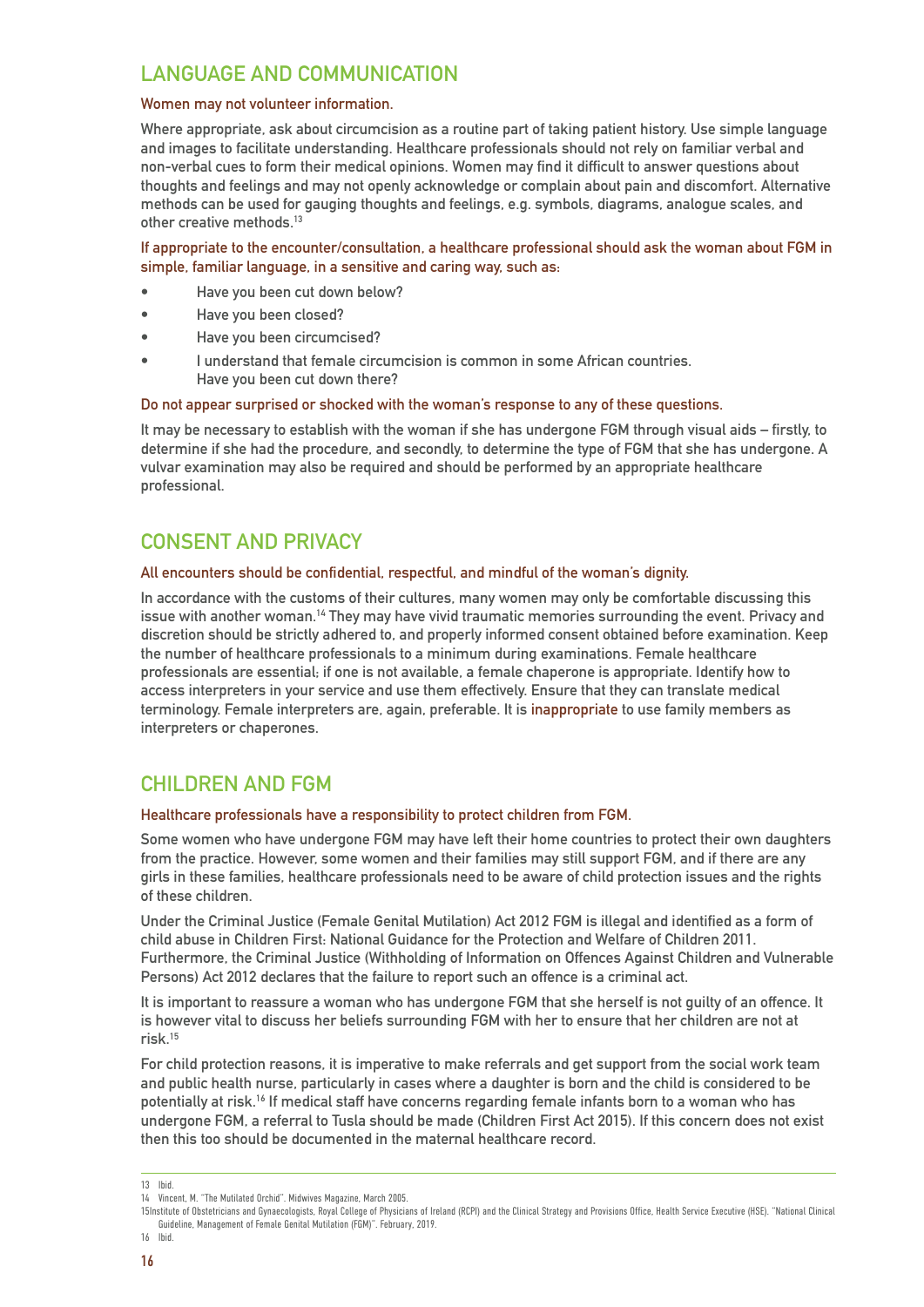# <span id="page-18-0"></span>**FGM** GYNAECOLOGICAL AND HEALTH ISSUES

The exact incidence of morbidity and mortality associated with FGM is difficult to measure. Only a small percentage of complications ever come to the attention of healthcare professionals. This may be due to the unavailability and inaccessibility of healthcare, ignorance, or the fear of legal retribution. Since many women have undergone FGM as infants, they may not remember any immediate adverse effects. Complications arising during childbirth or later in life may not be linked by women to the 'surgery' they underwent as children, especially if the FGM occurred prior to menarche. FGM-related complications may be considered normal and natural to women, especially among populations in which FGM is prevalent. Complications may occur with all types of FGM but are most frequent with FGM Type III.17

17 Elchahal, U. et al. "Ritualistic Female Genital Mutilation: Current Status and Future Outlook". Obstetric and Gynaecological Survey, 52 (USA, 1997), 643-51.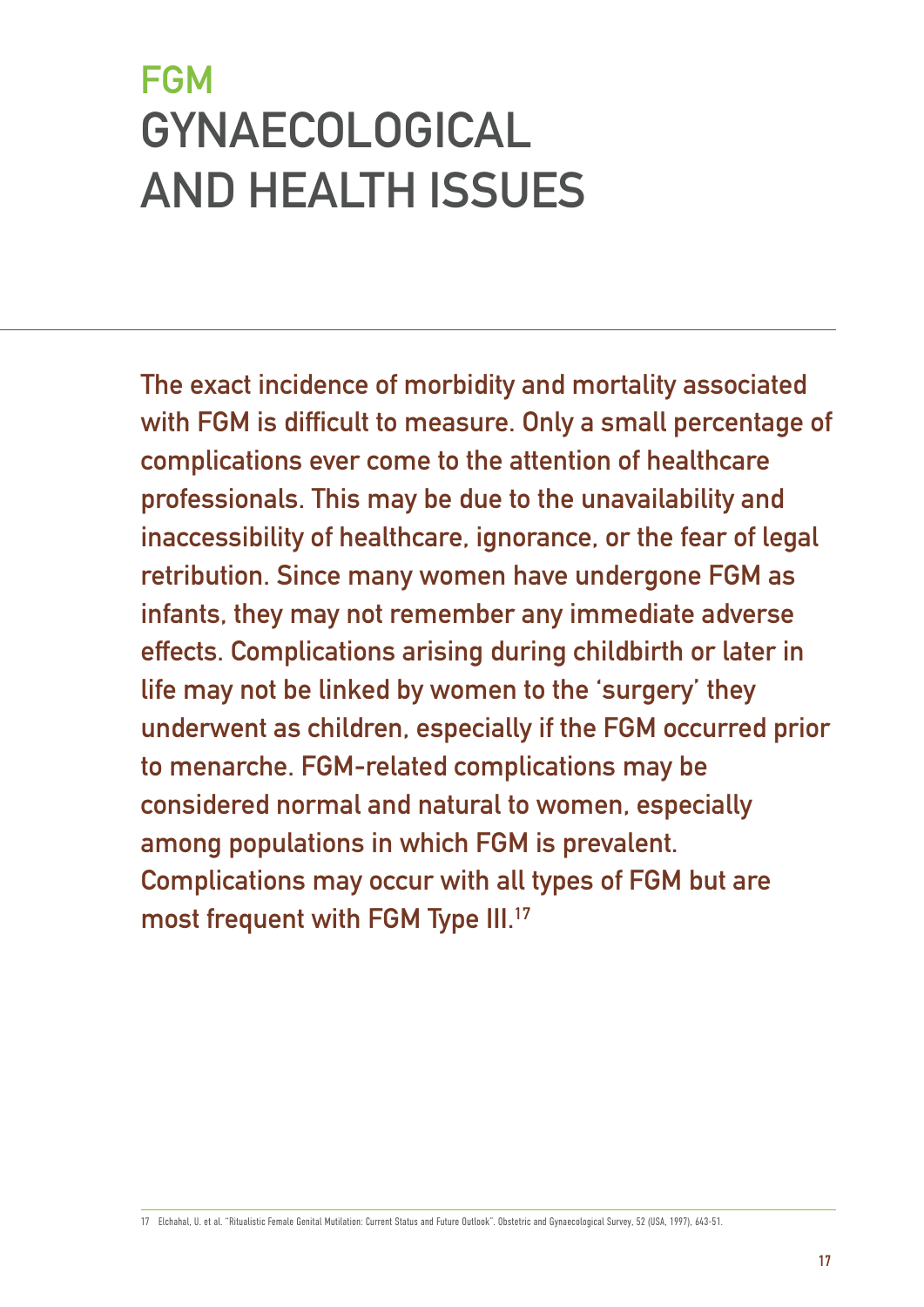### SHORT-TERM COMPLICATIONS OF FGM

| <b>AGONISING PAIN</b>                                                                 | Due to lack of anaesthesia or pain-relieving medication at the time of FGM<br>procedure.                                                                                                                                                                                                                                                                                                                     |
|---------------------------------------------------------------------------------------|--------------------------------------------------------------------------------------------------------------------------------------------------------------------------------------------------------------------------------------------------------------------------------------------------------------------------------------------------------------------------------------------------------------|
| <b>DEATH</b>                                                                          | Lack of access to first aid and immediate hospital access in acute situations.                                                                                                                                                                                                                                                                                                                               |
| <b>HAEMORRHAGE</b>                                                                    | Amputation of the clitoris involves cutting across the clitoral artery vessel,<br>which has a strong vascular flow and high pressure.<br>Haemorrhage may also occur due to sloughing of the clot over the artery,<br>usually because of infection. If bleeding is very severe and uncontrolled, it may<br>lead to exsanguination.                                                                            |
| <b>INFECTION</b><br>(due to use of<br>unsterilised/<br>shared cutting<br>instruments) | • Death<br>. HIV and other blood-borne viruses (BBV)<br>· Septicaemia<br>• Tetanus (also due to lack of tetanus toxoid injection)<br>$\bullet$ UTI<br>• Wound infection                                                                                                                                                                                                                                      |
| <b>INJURY</b>                                                                         | Fractures, dislocations, or other injuries due to restraining a struggling child.<br>Injury to adjacent structures, such as the urethra, labia, and Bartholin's gland.                                                                                                                                                                                                                                       |
| <b>SHOCK</b>                                                                          | • Haemorrhagic (bleeding)<br>• Neurogenic (pain)<br>• Septic (infection)                                                                                                                                                                                                                                                                                                                                     |
| <b>URINARY TRACT</b><br><b>PROBLEMS</b>                                               | • Acute urinary retention and labial adhesion (almost complete closure of the<br>vaginal orifice), as in infibulation, nearly always occurs because of the<br>following:<br>• Incontinence due to urethral damage at time of procedure<br>• Painful micturition/urophobia due to pain and burning sensation<br>of urine on raw wound<br>Upper or lower UTI due to use of unsterilised equipment<br>$\bullet$ |

### INTERMEDIATE COMPLICATIONS OF FGM

| <b>DELAYED</b><br><b>HEALING</b>                                                                                                 | Absence from school due to painful menstruation and lack of menstrual<br>hygiene support.                                                                                                                                                                                                                                                                                                                                  |
|----------------------------------------------------------------------------------------------------------------------------------|----------------------------------------------------------------------------------------------------------------------------------------------------------------------------------------------------------------------------------------------------------------------------------------------------------------------------------------------------------------------------------------------------------------------------|
| <b>ABSCESSES</b>                                                                                                                 | Increased risk of childbirth complications and new born deaths.                                                                                                                                                                                                                                                                                                                                                            |
| <b>SCARRING</b><br>(keloid formation)<br><b>DYSMENORRHEA</b><br>and<br><b>HAEMATOCOLPOS</b><br>$-$ obstruction to<br>period flow | The need for later surgeries because some procedures seal or narrow the vaginal<br>opening e.g. infibulation. The vagina must be cut later to allow for sexual<br>intercourse or/and childbirth. Sometimes it is stitched again several times<br>including after childbirth, hence a woman goes through repeated opening and<br>closing procedures, further increasing repeated both short and long-term<br>complications. |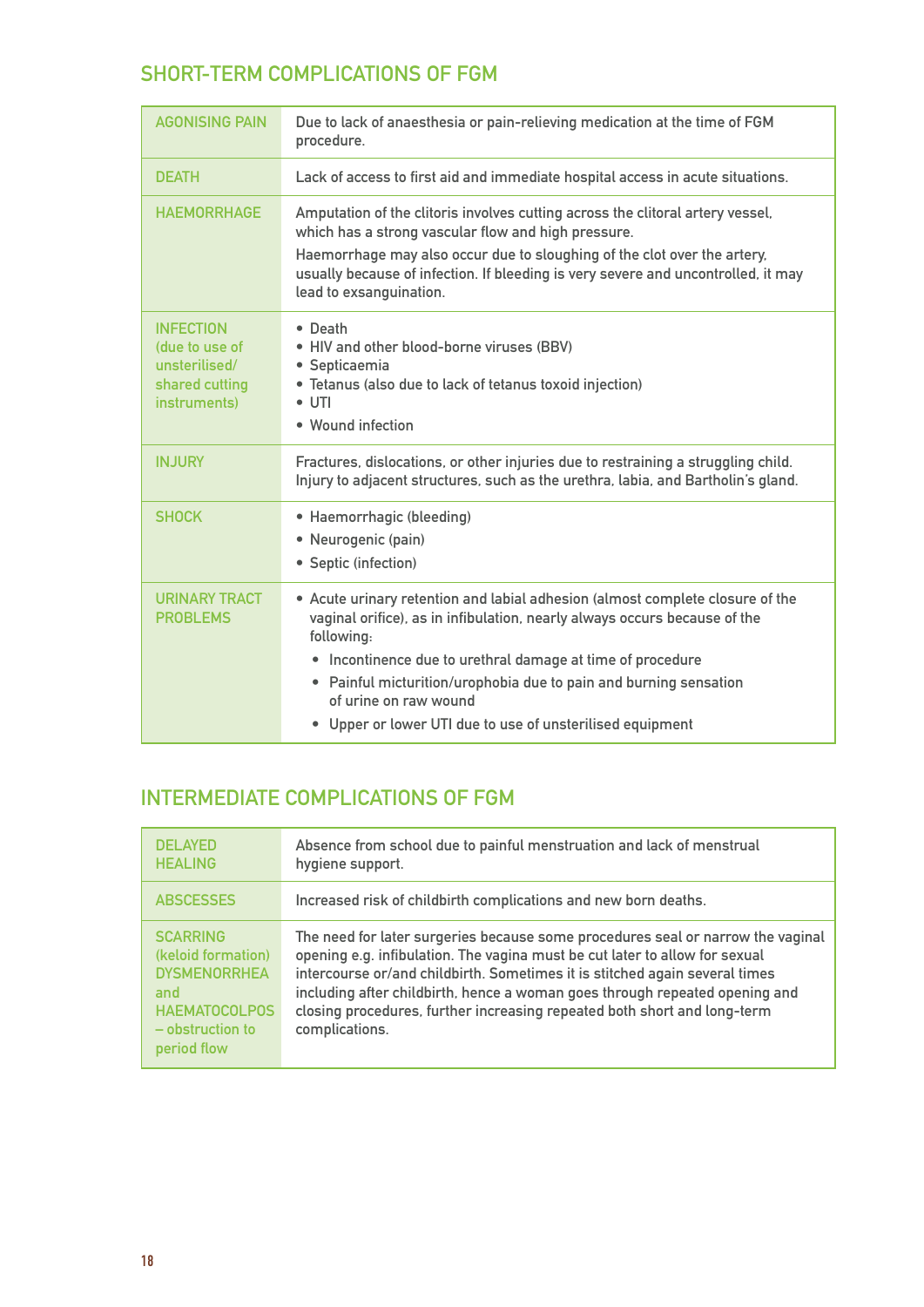### LONG-TERM COMPLICATIONS OF FGM

| <b>ANAEMIA</b>                                                   | Due to profuse bleeding at time of FGM procedure.                                                                                                                                                                                                                                                                                                                                                                                                                                                                                                                                                                                                                                                                                                                                                                |
|------------------------------------------------------------------|------------------------------------------------------------------------------------------------------------------------------------------------------------------------------------------------------------------------------------------------------------------------------------------------------------------------------------------------------------------------------------------------------------------------------------------------------------------------------------------------------------------------------------------------------------------------------------------------------------------------------------------------------------------------------------------------------------------------------------------------------------------------------------------------------------------|
| <b>CLITORAL</b><br><b>NEUROMA</b>                                | Develops on the dorsal nerve of the clitoris; can lead to genital hypersensitivity.                                                                                                                                                                                                                                                                                                                                                                                                                                                                                                                                                                                                                                                                                                                              |
| <b>CONTRACEPTION</b>                                             | Women who have undergone FGM will need a thorough and sensitive medical<br>history taken. A vulvar examination is necessary to determine the type of FGM<br>that a woman has undergone, as some contraceptive methods are not indicated.<br>Women with FGM are at increased risk of recurrent vaginal and pelvic infections,<br>therefore avoid insertable contraceptive devices. Women who have undergone<br>FGM Type III will have a reduced introital opening, which may contraindicate<br>certain contraceptive methods. Hormonal contraceptive methods can be<br>recommended with careful explanation to the woman. The WHO's Medical<br>Eligibility Criteria for Contraceptive Use should be used as a reference guide. <sup>18</sup><br>For more information, please refer to: FGM - CONTRACEPTIVE TABLE. |
| <b>DYSMENORRHOEA</b>                                             | Difficulties in menstruation, including passing menses.                                                                                                                                                                                                                                                                                                                                                                                                                                                                                                                                                                                                                                                                                                                                                          |
| <b>ENDOMETRIOSIS</b>                                             | May result from blocked menstrual flow.                                                                                                                                                                                                                                                                                                                                                                                                                                                                                                                                                                                                                                                                                                                                                                          |
| <b>HAEMATOCOLPOS</b>                                             | Menstrual blood accumulates over many months in the vagina and uterus due to<br>the closure of the vaginal opening by scar tissue; appears as a bluish bulging<br>membrane on vaginal examination.                                                                                                                                                                                                                                                                                                                                                                                                                                                                                                                                                                                                               |
| <b>INFECTION</b>                                                 | HIV and other blood-borne viruses (BBV) due to use of unsterilised/ shared<br>cutting instruments, infertility due to tubal damage from infection, miscarriage<br>from recurrent infections, recurrent pelvic and UTIs.                                                                                                                                                                                                                                                                                                                                                                                                                                                                                                                                                                                          |
| <b>PAIN</b>                                                      | • Chronic pelvic inflammatory disease (PID)<br>· Dysmenorrhea due to genital tract obstruction<br>· During procedures requiring speculum examination, e.g. smear-taking,<br>insertion of intrauterine contraceptive devices (IUCD)                                                                                                                                                                                                                                                                                                                                                                                                                                                                                                                                                                               |
| <b>RETENTION CYSTS</b><br><b>AND ABSCESSES</b>                   | From damage to ducts, e.g. Bartholin's duct.                                                                                                                                                                                                                                                                                                                                                                                                                                                                                                                                                                                                                                                                                                                                                                     |
| <b>SCARRING</b><br>(with or without<br>keloid formation)         | Formation of a keloid scar because of slow and incomplete healing of the wound<br>and infection after procedure, leading to excessive connective tissue in scar and<br>possible obstructed menstrual and urinary flow.                                                                                                                                                                                                                                                                                                                                                                                                                                                                                                                                                                                           |
| <b>SEXUAL</b><br><b>DIFFICULTIES</b>                             | • Anal fissure, haemorrhoids, or faecal incontinence due to lack of easy access to<br>introitus, leading to anal intercourse<br>· Dyspareunia (painful intercourse)<br>• Impaired sexual response and enjoyment<br>. Non-consummation due to obstruction, vaginismus, or painful scar tissue<br>• Trauma on deinfibulation by partner or traditional birth attendant (TBA)<br>• Vaginismus with or without introital scarring                                                                                                                                                                                                                                                                                                                                                                                    |
| <b>URINARY TRACT</b><br><b>PROBLEMS</b>                          | • Bladder, urethral or kidney stones due to urinary stasis or obstruction<br>• Incontinence due to urethral damage or fistula formation and<br>overdistended bladder<br>• Recurrent upper or lower UTIs<br>• Urinary retention and overdistension of bladder leading to neurogenic bladder<br>. Voiding difficulties due to urethral damage, scarring or obstruction, leading to<br>prolonged bladder-emptying or altered direction of flow.<br>Could be perceived as normal by the woman                                                                                                                                                                                                                                                                                                                        |
| <b>VESICOVAGINAL</b><br><b>OR RECTOVAGINAL</b><br><b>FISTULA</b> | Deinfibulation, reinfibulation or obstructed labour, leading to both faecal and<br>urinary incontinence.                                                                                                                                                                                                                                                                                                                                                                                                                                                                                                                                                                                                                                                                                                         |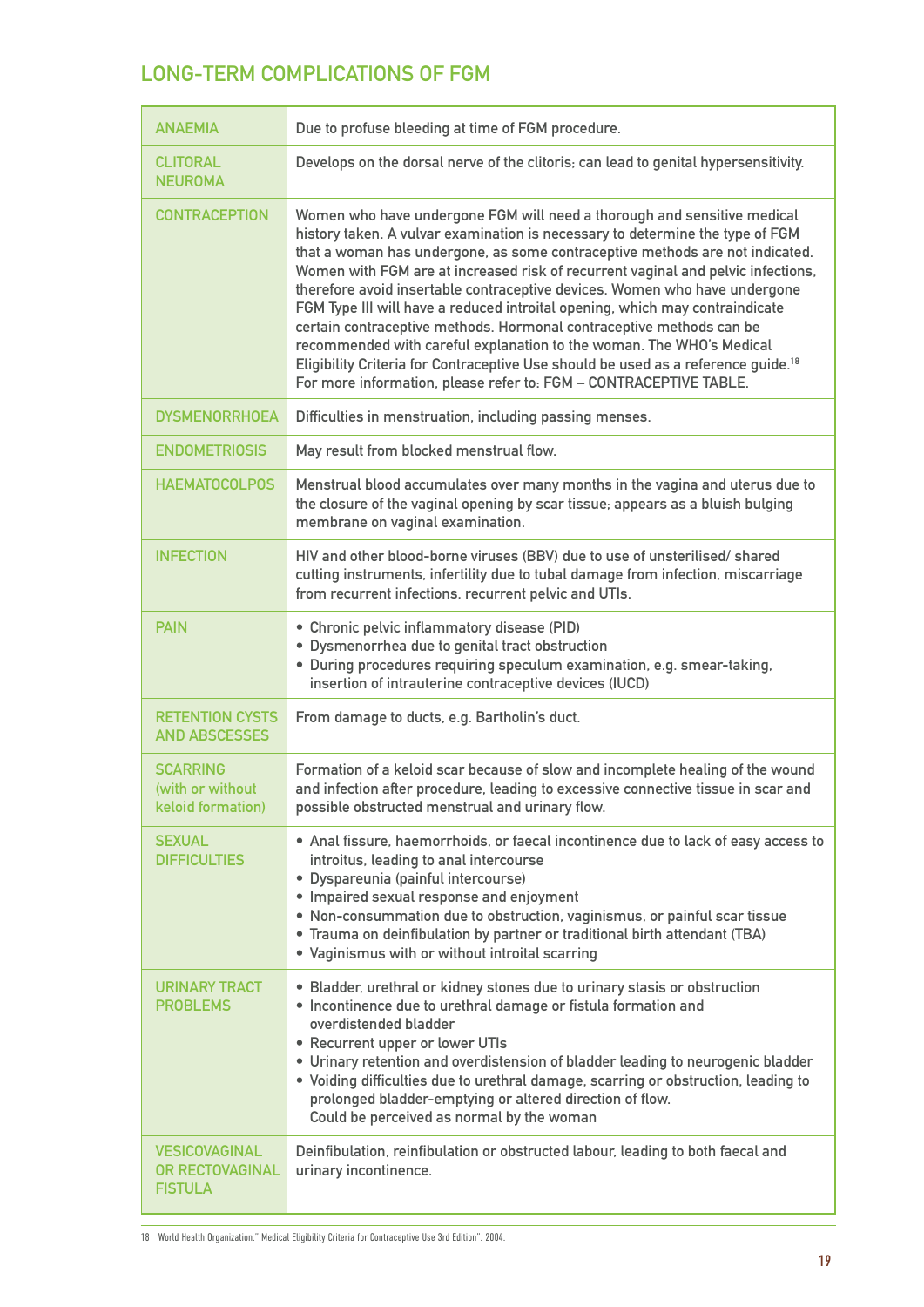### **COMPLICATIONS**

- Risks can be higher with more extensive FGM.<sup>19</sup>
- FGM may cause vulva and vaginal scarring and adhesion, narrowing and obliteration of the vaginal opening. It can even cause a direct mechanical barrier to delivery.
- Inadequate assessment may physically compromise mother and fetus.
- Prolonged or obstructed labour, difficult antenatal and intrapartum vaginal assessment, proteinuria during pregnancy due to contamination, catheterisation, and retention of urine in labour.
- Fear of labour due to small size introitus and tender vulva scarring.
- Delayed/obstructed labour, mainly in the second stage of labour.
- Episiotomies and perineal tears are the most common complication.
- More perineal damage is noted with FGM. Pain may lead to arrest of labour, i.e. the woman may be reluctant to push in the second stage of labour. Adequate pain relief is essential.
- Infection, haemorrhage, fistula, maternal death, stillbirth, and neonatal death.

### MANAGEMENT OF ANTENATAL CARE

- The antenatal period is the optimum time to identify a woman who has undergone FGM. During this time, counselling by skilled practitioners should take place with the woman and her partner regarding the best management to achieve a safe delivery and prevent future FGM.
- Document FGM, if present, on the patient's National Maternity Healthcare Record (MNCMS) under Risk Factors and outline her Management Plan/Care Type.
- Counsel the woman and her partner about the consequences of FGM, discuss a birth plan and plan possible deinfibulation (in cases of FGM Type III).
- Developing a rapport between the obstetrical team and the woman is vital.
- Recurrent UTIs during pregnancy are a known risk factor for preterm labour and sepsis. It is important to be vigilant about screening women with FGM for recurrent UTIs, as they may be at particular risk.
- Usually, pregnant women with FGM Type III should undergo deinfibulation between 20 and 28 weeks, allowing the area to completely heal, well before delivery. However, often this does not happen in practice. The woman's birth plan should address analgesia.

19 Elchalal, U. et al. "Ritualistic Female Genital Mutilation: Current Status and Future Outlook". Obstetric and Gynaecological Survey, 52 (USA, 1997), 643-51.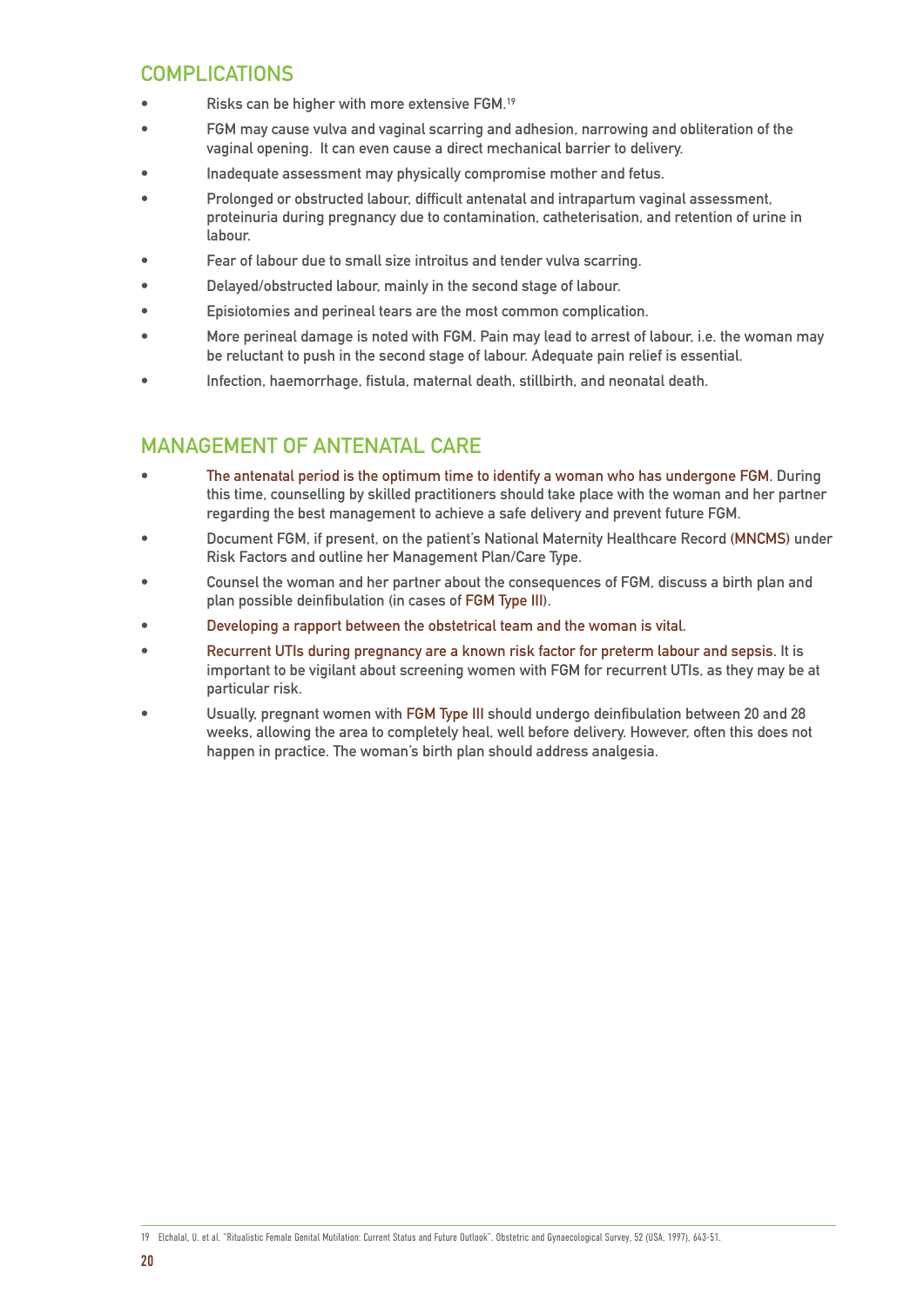### WOMEN PRESENTING LATE IN DELIVERY

Women may delay presenting to the maternity hospital for several reasons. An uncontrolled delivery may lead to extensive laceration and haemorrhage. Tears may involve the urethra and bladder anteriorly and the rectum posteriorly. If not managed correctly, there is a high risk of fistula formation in these cases. Fistula repair should take place in an operating theatre with adequate anaesthesia. Appropriate surgical management should then be applied, i.e. experienced surgeons should be consulted according to the injury. Obstetricians attending the labour ward should be familiar with intrapartum deinfibulation and training should be offered and updated regularly.

### INTRAPARTUM CARE/WOMEN PRESENTING IN EARLY LABOUR

- Use a sensitive, sympathetic, and non-judgemental approach with the woman.
- Develop a rapport.
- If language is a barrier, obtain an interpreter (non-family member).
- Involve the woman's partner, if possible.
- Explain FGM (its complications and reversibility) by drawing diagrams or anatomical models.
- Make an anterior midline incision in the early stage(s) of labour, which can also be discussed antenatally.

### ANTERIOR MIDLINE INCISION (FORMERLY ANTERIOR EPISIOTOMY)

When the introitus is aberrantly closed, such as in FGM Type III, it is difficult to assess cervical dilation. The scar can be opened anteriorly, and there is little bleeding from relatively avascular scar tissue. The incision should begin at the vaginal opening, extend anteriorly in the midline, and not extend beyond the urethra, as it may cause excessive bleeding due to the rich blood supply in the clitoral region [9]. The edges of the anterior incision should be sutured after labour (leaving the introitus open), unless suturing beforehand will control excessive bleeding. Do not reinfibulate.



#### POST-NATAL CARE

- The mother/woman with FGM does not fit into the category of a routine visit; she will require extra time for post-natal follow-up.
- Healthcare professionals should address the specific needs of women with FGM in a sensitive and compassionate manner, with an emphasis on good post-natal hygiene.

### REMEMBER: PRIMUM NON NOCERUM, 'FIRST DO NO HARM'

- Keep clear documentation in the maternity record for future pregnancies, including accurate completion of paper or electronic (MNCMS) Healthcare Record.
- Make onward referral(s), if necessary, to urogynaecology physiotherapy, especially in cases of FGM Type III.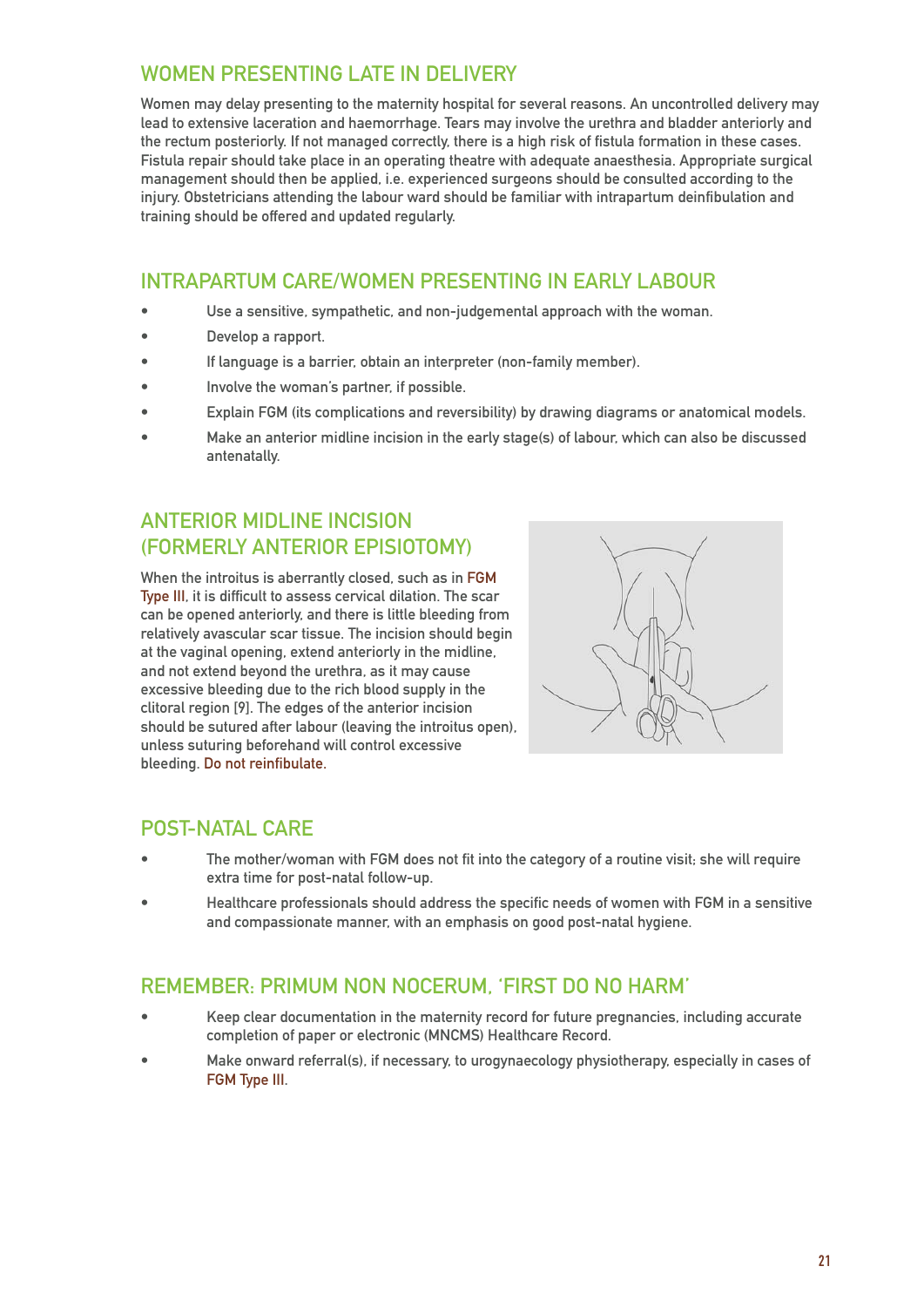# <span id="page-23-0"></span>**FGM** NATIONAL CLINICAL GUIDE: MANAGEMENT OF FGM

#### BOOKING VISIT PATHWAY FOR THE CARE OF A PREGNANT WOMAN WHO MAY HAVE UNDERGONE FGM - FROM THE NATIONAL CLINICAL GUIDELINE<sup>20</sup> Woman asked sensitively with regard to FGM (may require a translator using colloquial terms/culturally appropriate language) at booking visit. Identifies as having FGM – offer chaperoned examination and document findings and requirement for deinfibulation. Explain clinical scenarios, legal framework, refer to social work/mental health support/IFPA services if necessary. Examination. Type III FGM requiring deinfibulation identified: Recommend intrapartum deinfibulation. Antepartum deinfibulation may be undertaken if the woman prefers. Recommend assisted or specialized antenatal care pathway according to other No FGM – book as usual. Uncertain – give explanation and offer chaperone examination. FGM confirmed. FGM outruled – routine care. Type of FGM documented but deinfibulation not required/indicated. Review by senior obstetrician – care pathway decided with the woman and plan for birth discussed.

factors/woman's wishes.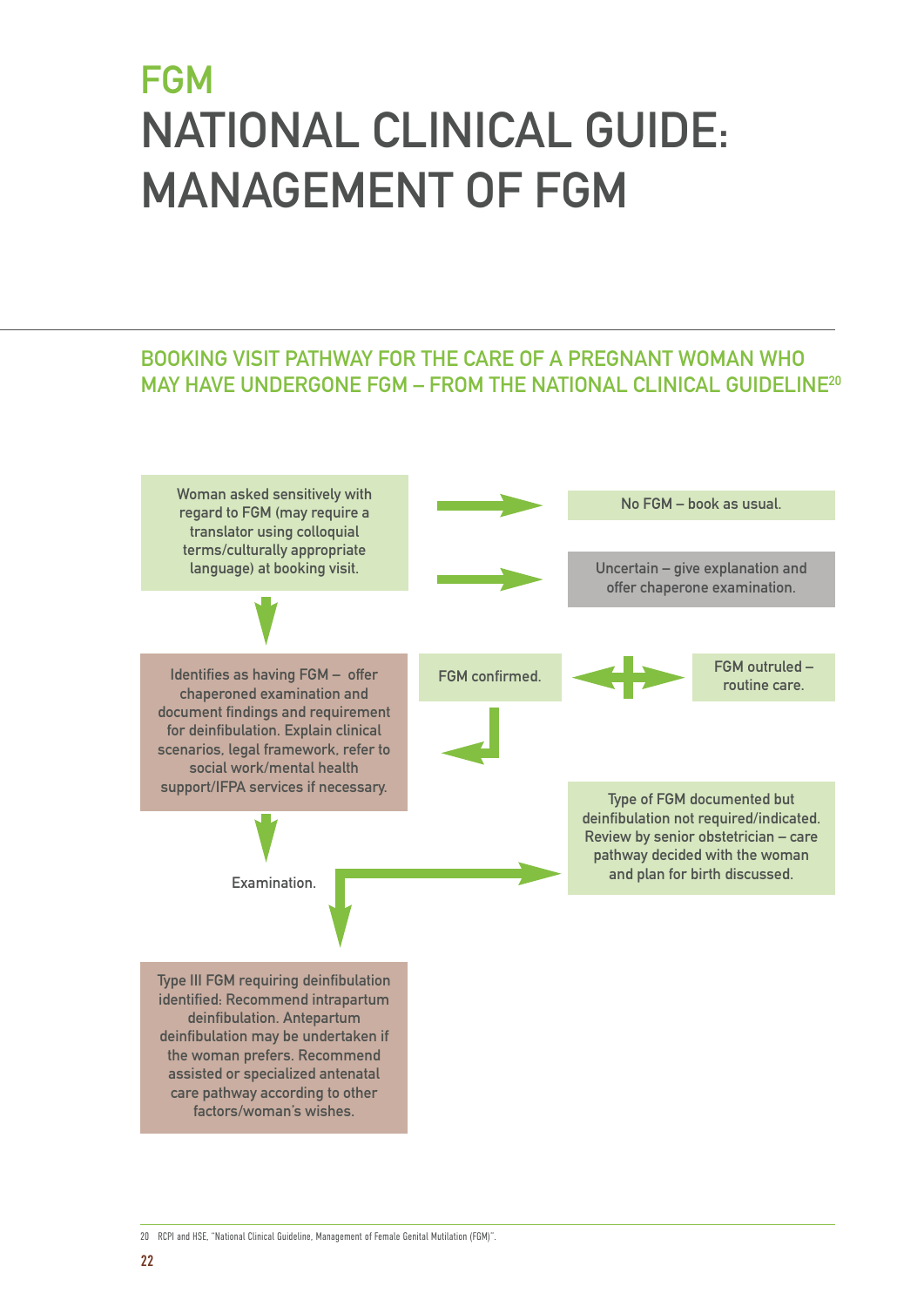# <span id="page-24-0"></span>**FGM** PSYCHOLOGICAL ISSUES

Research suggests that women who have undergone FGM are at an increased risk of developing psychological and emotional health problems.<sup>21</sup>

While research in this area is limited, one UK study has explored the psychological effects of FGM on 53 women.<sup>22</sup> It found that women who have had FGM Types I and II are less likely to experience the serious adverse psychological effects of FGM, compared with those who have had FGM Type III, which has been linked with post-traumatic stress disorder (PTSD).

<sup>21</sup> Behrendt and M Oritz, S. "Post-traumatic Stress Disorder and Memory Problems After Female Genital Mutilation". American Journal of Psychiatry, 162:5 (May 2005), 1001-2. 22 Dorkenoo E, Morison L, Macfarlane A. A statistical study to estimate the prevalence of female genital mutilation in England and Wales. Summary report. London: Foundation for Women's

Health, Research and Development (FORWARD), 2007. http://openaccess.city.ac.uk/13117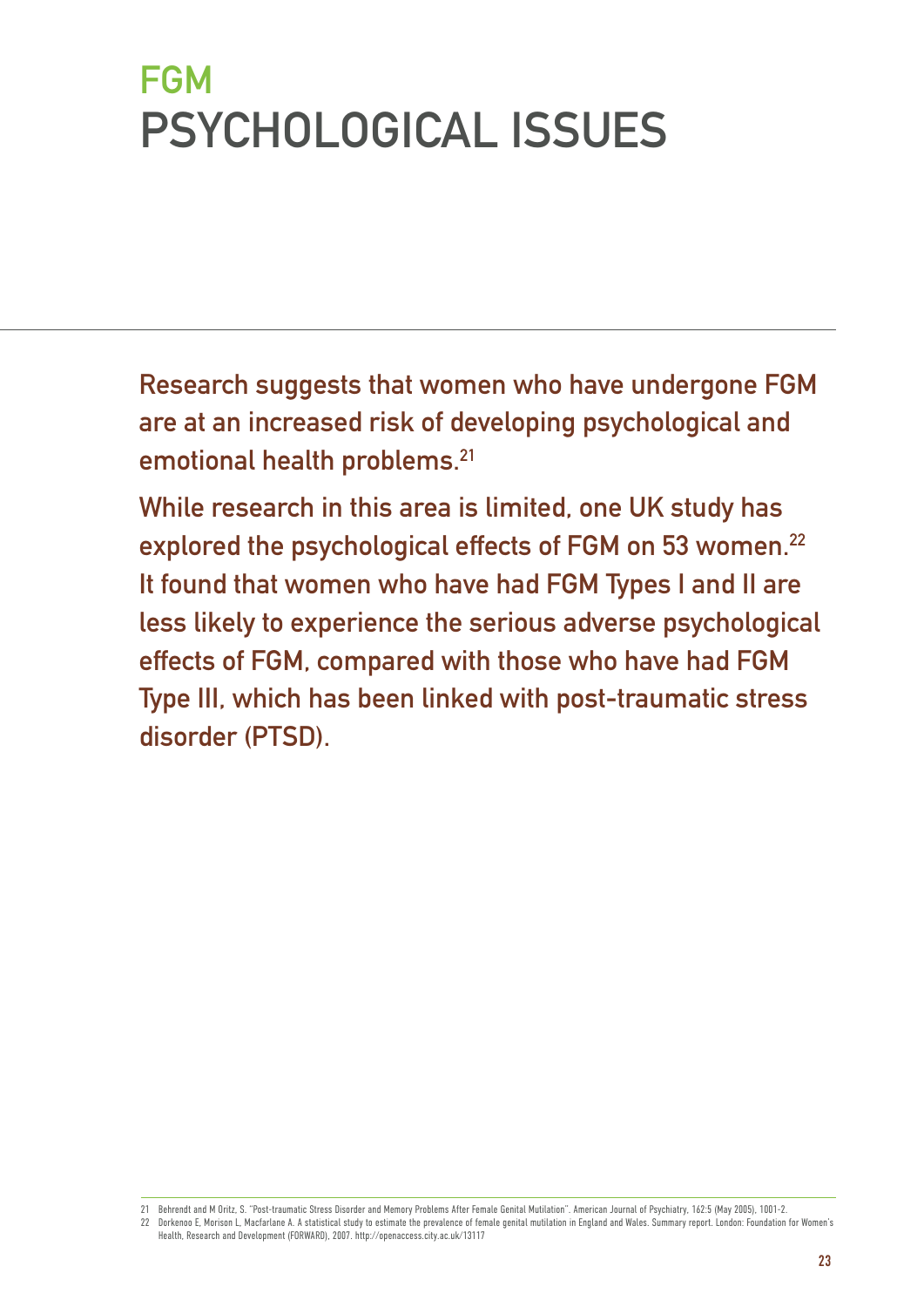### WHILE RESEARCH IN THE AREA OF THE PSYCHOLOGICAL IMPLICATIONS OF FGM IS LIMITED, INDIVIDUAL DISORDERS HAVE BEEN IDENTIFIED AS:

- anxiety
- depression
- low self-esteem
- fear of intimacy
- relationship problems
- emotional disturbance

NB: It is important to be aware that not all women will experience adverse psychological effects as a result of FGM. It is also important to be conscious of the fact that other issues going on in a woman's life may contribute to the above psychological complaints.

### KEY EVENTS THAT CAUSE FGM-RELATED ANXIETY

| <b>Menstruation</b>             | Anxiety surrounding menstrual flow and pelvic pain.                                                |  |  |  |  |
|---------------------------------|----------------------------------------------------------------------------------------------------|--|--|--|--|
| Pre-marriage                    | Anticipation of wedding night and ensuing physical pain.                                           |  |  |  |  |
| <b>Following marriage</b>       | Fear of intimacy and pain related to sexual intercourse.                                           |  |  |  |  |
| <b>Pregnancy and childbirth</b> | Fear of pain and anxiety surrounding gynaecological<br>۰<br>and obstetric procedures and delivery. |  |  |  |  |
|                                 | Fear of severe tearing of vagina during childbirth.<br>۰                                           |  |  |  |  |
|                                 | Fear of post-delivery reinfibulation.                                                              |  |  |  |  |

### PSYCHOSEXUAL AND RELATIONSHIP ISSUES FOLLOWING FGM

Women who have undergone FGM are more likely to experience psychosexual health problems than noncircumcised women, which can lead to long-term marriage and relationship problems. These problems may affect both the woman and man in a relationship.

#### Psychosexual health problems may include:

- lack of sexual desire
- decreased initiation of sexual activity with partner
- inability to reach orgasm

The psychological implications of FGM may include:

- feelings of indifference
- **loneliness**
- depression
- body-image concerns
- low self-esteem
- emotional problems

Post-traumatic stress disorder (PTSD) can be defined as 'the development of characteristic symptoms following exposure to an extreme form of traumatic stress.<sup>'23</sup>

<sup>23</sup> American Psychiatric Association. "Diagnostic and Statistical Manual of Mental Disorders". Washington, 1994.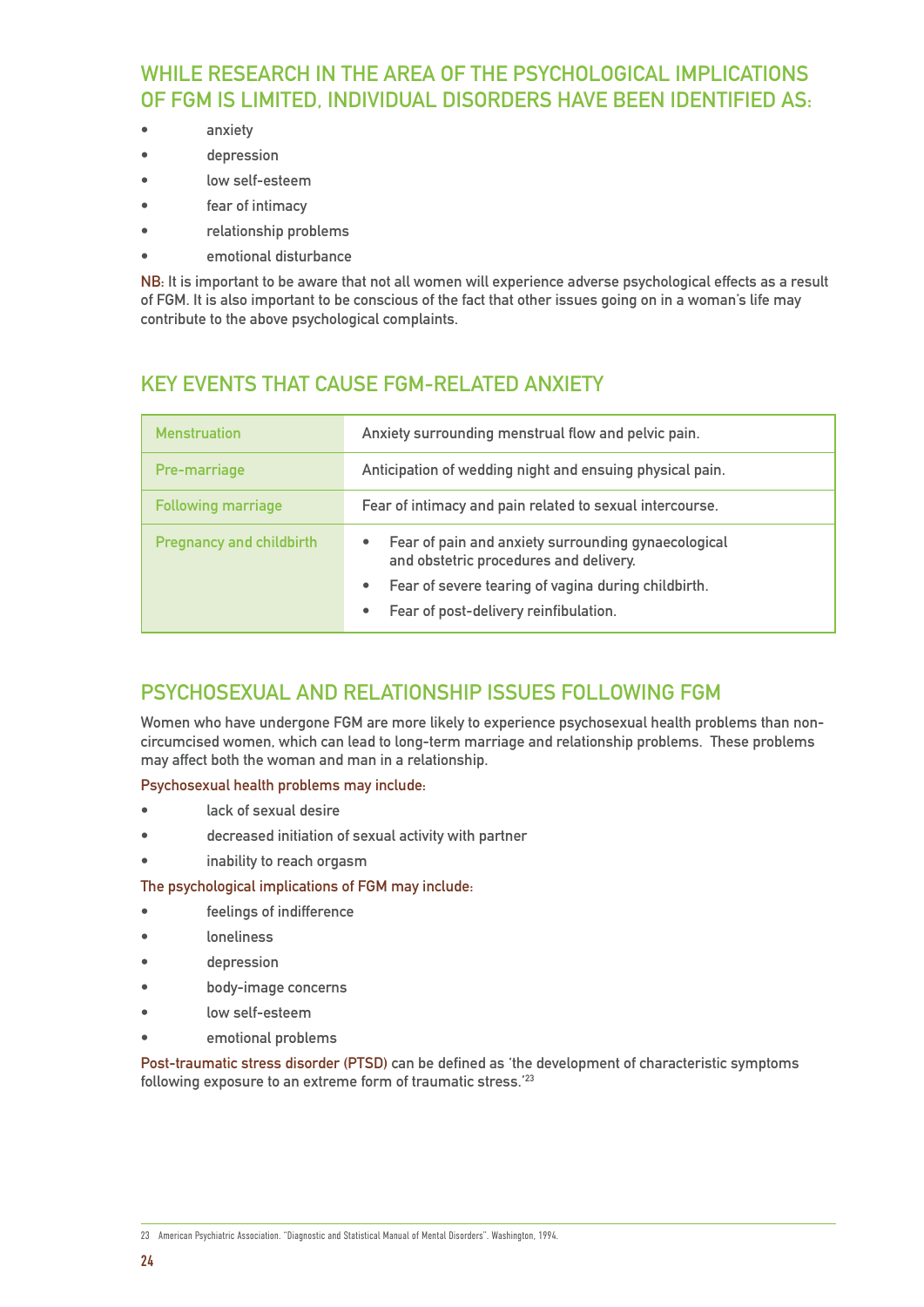#### Determining factors in the development of PTSD are [4]:

- typology of FGM greater risk with FGM Type III
- absence of community support
- appraisal of the event as negative
- absence of anaesthetic
- age of the woman at time of circumcision; psychological problems are exacerbated if circumcision takes place in an older girl or when the girl is old enough to be fully aware of what is being done to her.<sup>24</sup>

#### MANIFESTATION

#### The onset of symptoms can be immediate or may be delayed by months or years, including:

- flashbacks having repeated intrusive memories or nightmares of the event, which could be triggered by obstetric/gynaecological procedures
- guilt or shame
- anxiety disorders
- depression
- unexplained physical symptoms, e.g. back pain, headaches.

#### **TREATMENT**

#### Basic counselling skills include being aware of the following:

- privacy and confidentiality
- patience
- creating a trusting relationship
- remaining non-judgemental
- understanding non-verbal cues from your client
- being empathetic and appreciative of what your client is going through.

The National Institute for Health and Clinical Excellence Guidelines (UK, 2005) recommends offering trauma-focused cognitive behavioural therapy. Appropriate referral(s) should also be encouraged.<sup>25</sup>

<sup>24</sup> Momoh, C. (ed.) Female Genital Mutilation. Abingdon: Radcliffe, 2005.

<sup>25</sup> National Institute for Health and Clinical Excellence. "Post-traumatic Stress Disorder (PTSD): The Treatment of PTSD in Adults and Children". UK, 2005.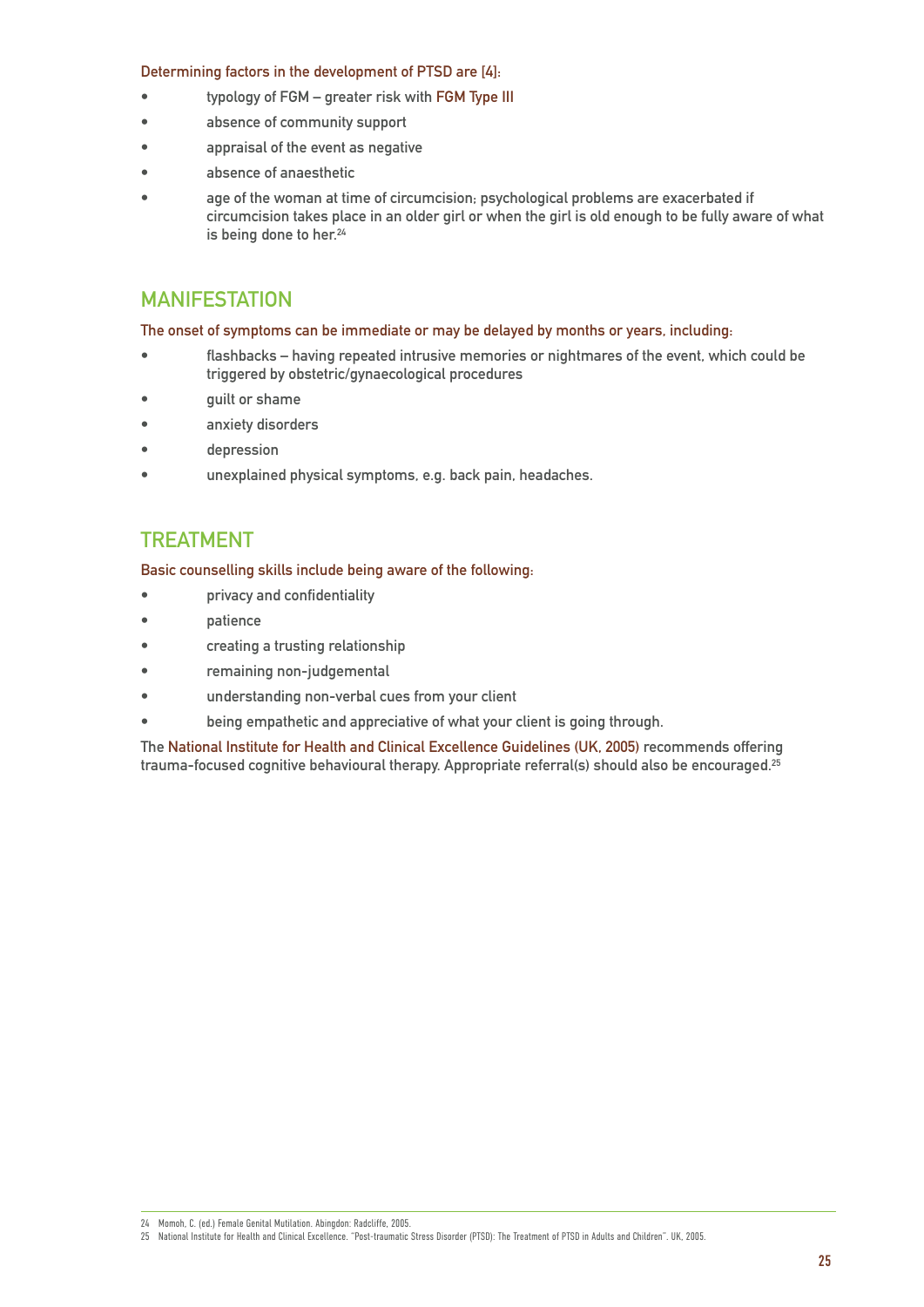# <span id="page-27-0"></span>**FGM** CONTRACEPTIVE TABLE

### CONTRACEPTIVE METHOD SUITABILITY IN THE PRESENCE OF FGM26

| <b>CONTRACEPTIVE METHOD</b><br>(HORMONAL)                                                                       | <b>FGM</b><br><b>TYPE I</b> | <b>FGM</b><br><b>TYPE II</b> | <b>FGM</b><br><b>TYPE III</b> | <b>FGM</b><br><b>TYPE IV</b> |
|-----------------------------------------------------------------------------------------------------------------|-----------------------------|------------------------------|-------------------------------|------------------------------|
| Combined oral contraceptive pill<br>Effectiveness: 99%                                                          | $+$                         | $+$                          | $+$                           | $+$                          |
| Combined contraceptive patch (Evra)<br>Effectiveness: 99%                                                       | $+$                         | $+$                          | $^{+}$                        | $^{+}$                       |
| Progesterone-only pill<br>Effectiveness: 96-99%                                                                 | $\ddot{}$                   | $+$                          | $+$                           | $+$                          |
| Intravaginal combined contraceptive ring<br>(NuvaRing)<br>Effectiveness: 99%                                    | $+$                         | $+$                          | L.                            |                              |
| Progestogen-only implant (Implanon)<br>Effectiveness: 99%                                                       | $+$                         | $+$                          | $+$                           | $+$                          |
| Progestogen-only injectables (Depo-Provera)<br>Effectiveness: 99%                                               | $\ddot{}$                   | $+$                          | $+$                           | $+$                          |
| Levonorgestrel - releasing intrauterine<br>system (Minera)<br>Effectiveness: 99%                                | $+$                         | $+$                          |                               |                              |
| <b>CONTRACEPTIVE METHOD (NON-HORMONAL)</b>                                                                      |                             |                              |                               |                              |
| Condoms (male and female)<br>Effectiveness: 95-99%                                                              | $+$                         | $+$                          | $\overline{ }$                | $+$                          |
| Spermicides<br>Effectiveness: 99%                                                                               | $+$                         | $+$                          | -                             | $-$ or $+$                   |
| Barrier methods (diaphragm, cervical cap)<br>Effectiveness: 92-98%                                              | $+$                         | $+$                          | $\overline{\phantom{0}}$      | $-$ or $+$                   |
| Fertility awareness-based methods<br>including lactational amenorrhoea<br>method - LAM<br>Effectiveness: 80-98% | $+$                         | $+$                          | $-$ or $+$                    | $+$                          |

+ Can use. Follow World Health Organization's Medical Eligibility Criteria for Contraceptive Use, 3rd edn. 2004.

– Not indicated or may be difficult to use

NB Efficacy rates are based on correct and consistent use (with necessary training or instruction, where appropriate) of the chosen contraceptive method.

26 World Health Organization. "Medical Eligibility Criteria for Contraceptive Use, 3rd Edition".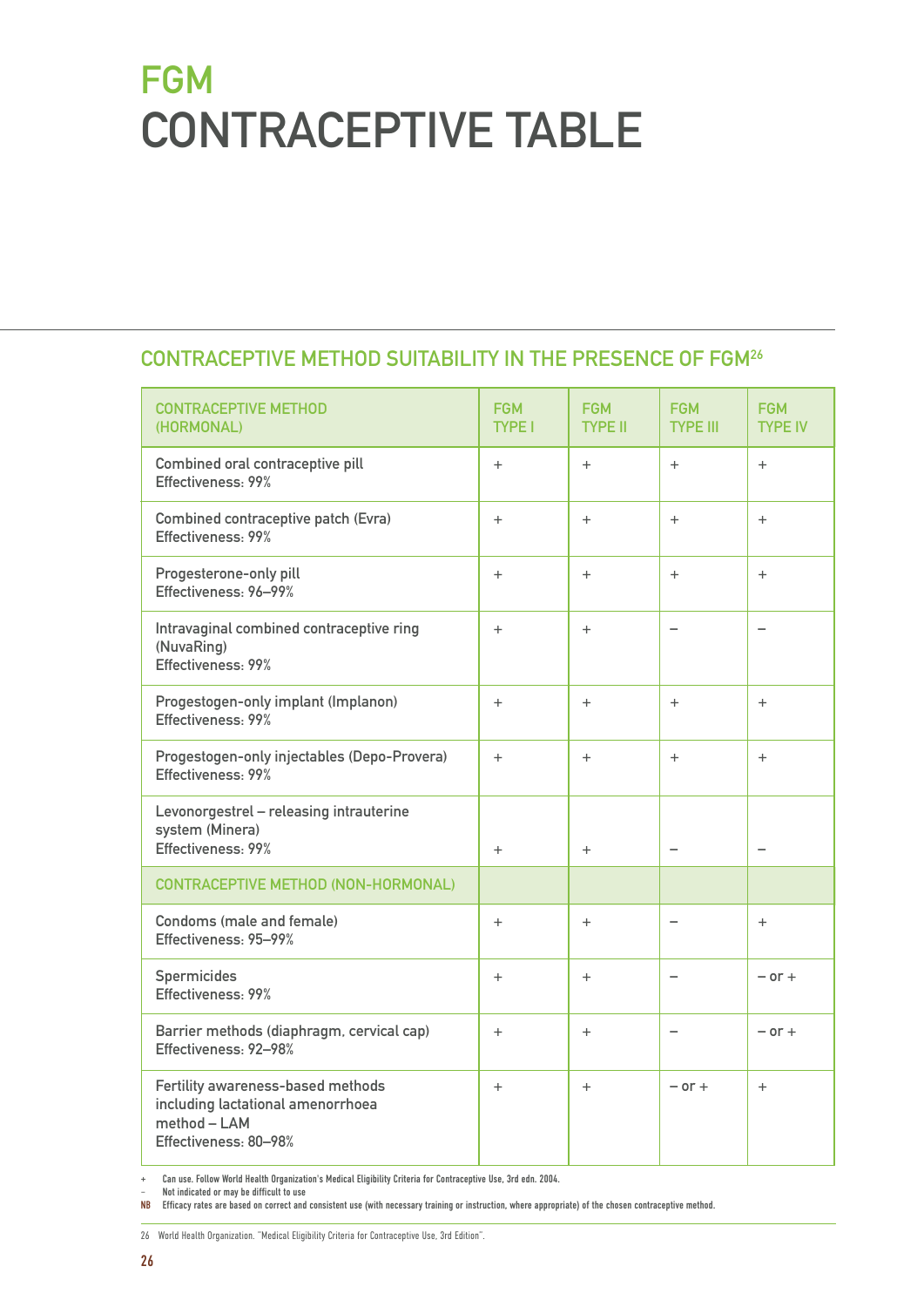# <span id="page-28-0"></span>**FGM** FURTHER INFORMATION AND RESOURCES

#### **WEBSITES**

| AkiDwA: African and Migrant Women's Network in Ireland           | www.akidwa.ie                                |
|------------------------------------------------------------------|----------------------------------------------|
| APF, AkiDwA, M.I.G.S. and AIDOS, E-learning toolkit on FGM       | www.uefgm.org/index.aspx                     |
| <b>European Institute for Gender Equality</b>                    | www.eige.europa.eu                           |
| <b>Equality Now</b>                                              | www.equalitynow.org/the_law_and_fgm          |
| FORWARD: Foundation for Women's Health, Research and Development | www.forwarduk.org.uk                         |
| <b>HSE National Counselling Service</b>                          | www.hse-ncs.ie                               |
| <b>Irish College of General Practitioners</b>                    | www.icgp.ie                                  |
| <b>Irish Family Planning Association</b>                         | www.ifpa.ie                                  |
| <b>Irish Statute Book</b>                                        | www.irishstatutebook.ie/2012/en/act/pub/0011 |
| National Institute for Health and Clinical Excellence            | www.nice.org.uk                              |
| Royal College of Obstetricians and Gynaecologists                | www.rcog.org.uk                              |
| Royal College of Surgeons in Ireland                             | www.rcsi.je                                  |
| <b>United Nations Population Fund</b>                            | www.unfpa.org                                |
| <b>World Health Organization</b>                                 | www.who.org                                  |

#### **BOOKS**

Akinjobi, O.P. Herstory: Migration Stories of African Women in Ireland. Dublin: AkiDwA, 2006. Dirie, W. and Milborn, C. Desert Children. London: Time Warner Press, 2007. Lockhat, H. Female Genital Mutilation: Treating the Tears. London: Middlesex University Press, 2004. Momoh, C. (ed.) Female Genital Mutilation. Abingdon: Radcliffe, 2005.

### PUBLICATIONS

AkiDwA, Toward a National Action Plan to Combat Female Genital Mutilation, 2016

AkiDwA, Knowledge of General Practitioners in Ireland on Female Genital Mutilation". 2013. Department of Children and Youth Affairs. Children First National Guidance for the Protection and Welfare of Children. 2011.

American Psychiatric Association. "Diagnostic and Statistical Manual of Mental Disorders". Washington, 1994. An Bord Altranais. Practice Standards for Midwives. 2010.

APF, AkiDwA, M.I. G.S. and AIDOS. "E-learning toolkit on FGM." 2013. www.uefgm.org/ind ex.aspx

Behrendt, A. and M Oritz, S. "Post-traumatic Stress Disorder and Memory Problems After Female Genital Mutilation". American Journal of Psychiatry, 162:5 (May 2005), 1001-2.

British Medical Association. "Female Genital Mutilation: Caring for Patients and Safeguarding Children". 2011.

Central Statistics Office. "Ireland's UN SDGs 2019 - Report on Indicators for Goal 5 Gender Equality. End discrimination and violence". https://www.cso.ie/en/releasesandpublications/ep/psdg5/irelandsunsdgs2019 reportonindicatorsforgoal5genderequality/enddiscriminationandviolence/.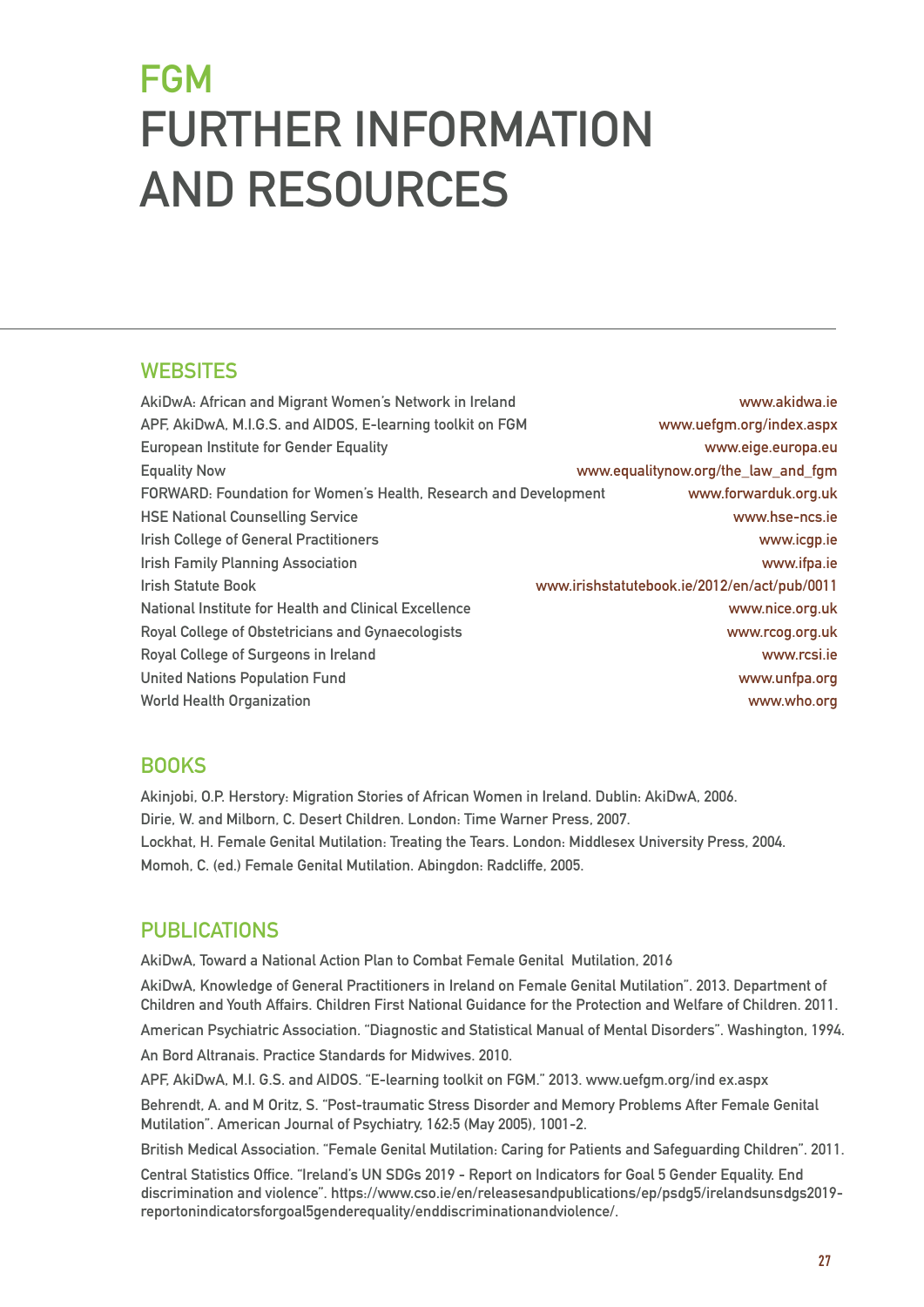Dorkenoo E, Morison L, Macfarlane A. A statistical study to estimate the prevalence of female genital mutilation in England and Wales. Summary report. London: Foundation for Women's Health, Research and Development (FORWARD), 2007. http://openaccess.city.ac.uk/13117

Elchahal, U. et al. "Ritualistic Female Genital Mutilation: Current Status and Future Outlook". Obstetric and Gynaecological Survey, 52 (USA, 1997), 643-51.

"Female Genital Mutilation, an RCN resource for nursing and midwifery practice (Fourth Edition)". Royal College of Nursing. London, 2019.

Gaffney, Sharon. "Couple sentenced over female genital mutilation of baby daughter in 2016". RTE News. January 27, 2020. https://www.rte.ie/news/courts/2020/0127/1111201-fgm-court/.

Gilliam, Eva. "Ending female genital mutilation in Djibouti". UNICEF. February 6, 2019. https://www.unicef.org/stories/ending-female-genital-mutilation-djibouti.

Health Service Executive. "Child Protection and Welfare Practice Handbook". 2011.

Institute of Obstetricians and Gynaecologists, Royal College of Physicians of Ireland (RCPI) and the Clinical Strategy and Provisions Office, Health Service Executive (HSE). "National Clinical Guideline, Management of Female Genital Mutilation (FGM)". February, 2019.

"Ireland's first FGM conviction: Father sentenced to 5.5 years, mother sentenced to 4 years and 9 months". The Journal.ie. January 27, 2020. https://www.thejournal.ie/fgm-trial-sentencing-ireland-4975318- Jan2020/.

National Institute for Health and Clinical Excellence. "Post-traumatic Stress Disorder (PTSD): The Treatment of PTSD in Adults and Children". UK, 2005.

National Sexual Assault Treatment Unit (SATU) Guidelines Development Group. Recent Rape/Sexual Assault: National Guidelines on Referral and Clinical Examination in Ireland, 2010.

"Parents jailed over female genital mutilation of daughter." The Irish Times. January 27, 2020. https://www.irishtimes.com/news/crime-and-law/courts/circuit-court/parents-jailed-over-female-genitalmutilation-of-daughter-1.4152765.

Recent Rape/Sexual Assault: National Guidelines on Referral and Clinic al Examination in Ireland, 2010.

Royal College of Obstetricians and Gynaecologists. "Female Genital Mutilation and its Management". (Green Top Guideline No. 53). 2009.

UNICEF. "Female Genital Mutilation". Last modified September 2020. https://www.unicef.org/protection/female-genitalmutilation#:~:text=Over%204%20million%20girls%20are,before%20the%20age%20of%2015

Women's Health Council. "Female Genital Mutilation/cutting: A Literature Review", 2008.

World Health Organisation. "Female Genital Mutilation". February 3, 2020. https://www.who.int/newsroom/fact-sheets/detail/female-genital-mutilation.

World Health Organization. "Female Genital Mutilation and Obstetric Outcome: WHO Collaborative Prospective Study in Six African Countries". Geneva, 2006.

World Health Organization. "Female Genital Mutilation: Teachers' Guide for Midwives". Department of Gender and Women's Health, 2006.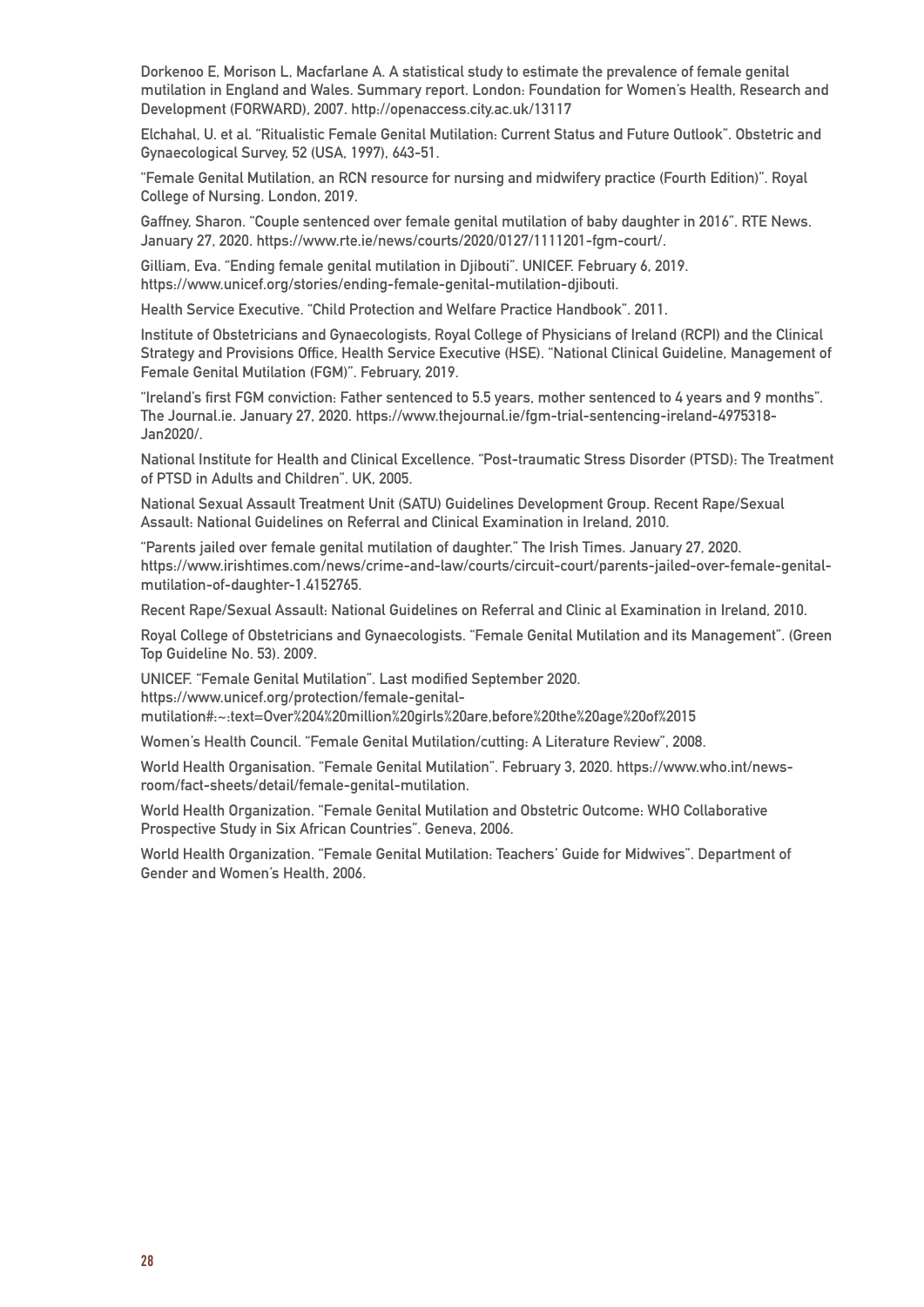# **FGM** FGM MAP OF AFRICA



FEMALE GENITAL MUTILIATION AND CUTTING, UNICEF DATA, FEBRUARY 2020